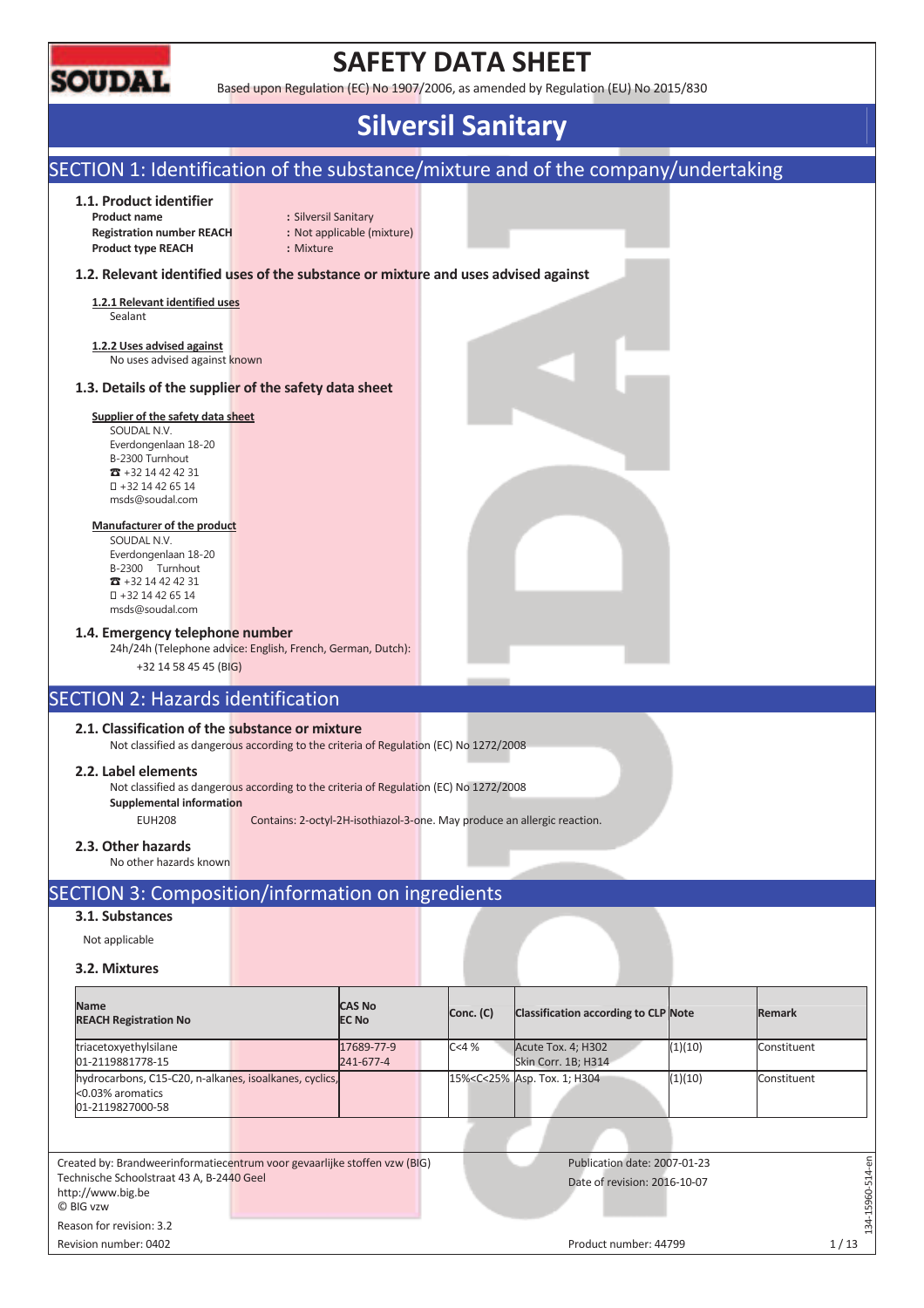| <b>Silversil Sanitary</b>                                                                                                                                                                                                                                                                                                                                                                                                                                                                                                                                                                                                                                                                                                                                                                                                                                                  |                         |                                                                                                                                                                                                               |                           |  |  |  |  |  |  |
|----------------------------------------------------------------------------------------------------------------------------------------------------------------------------------------------------------------------------------------------------------------------------------------------------------------------------------------------------------------------------------------------------------------------------------------------------------------------------------------------------------------------------------------------------------------------------------------------------------------------------------------------------------------------------------------------------------------------------------------------------------------------------------------------------------------------------------------------------------------------------|-------------------------|---------------------------------------------------------------------------------------------------------------------------------------------------------------------------------------------------------------|---------------------------|--|--|--|--|--|--|
| 2-octyl-2H-isothiazol-3-one                                                                                                                                                                                                                                                                                                                                                                                                                                                                                                                                                                                                                                                                                                                                                                                                                                                | 26530-20-1<br>247-761-7 | 0.005% <c<0. 3;="" acute="" h331<br="" tox.="">05%<br/>Acute Tox. 3; H311<br/>Acute Tox. 4; H302<br/>Skin Corr. 1B; H314<br/>Skin Sens. 1A; H317<br/>Aquatic Acute 1; H400<br/>Aquatic Chronic 1; H410</c<0.> | (1)(2)(10)<br>Constituent |  |  |  |  |  |  |
| (1) For H-statements in full: see heading 16<br>(2) Substance with a Community workplace exposure limit<br>(10) Subject to restrictions of Annex XVII of Regulation (EC) No. 1907/2006                                                                                                                                                                                                                                                                                                                                                                                                                                                                                                                                                                                                                                                                                     |                         |                                                                                                                                                                                                               |                           |  |  |  |  |  |  |
| <b>SECTION 4: First aid measures</b>                                                                                                                                                                                                                                                                                                                                                                                                                                                                                                                                                                                                                                                                                                                                                                                                                                       |                         |                                                                                                                                                                                                               |                           |  |  |  |  |  |  |
| 4.1. Description of first aid measures<br>General:<br>If you feel unwell, seek medical advice.<br><b>After inhalation:</b><br>Remove the victim into fresh air. Respiratory problems: consult a doctor/medical service.<br>After skin contact:<br>Wash immediately with lots of water. Soap may be used. Take victim to a doctor if irritation persists.<br>After eye contact:<br>After ingestion:<br>Rinse mouth with water. Consult a doctor/medical service if you feel unwell.<br>4.2. Most important symptoms and effects, both acute and delayed<br>4.2.1 Acute symptoms<br><b>After inhalation:</b><br>No effects known.<br>After skin contact:<br>Not irritating. ON CONTINUOUS EXPOSURE/CONTACT: Dry skin. Cracking of the skin.<br>After eye contact:<br>Not irritating.<br>After ingestion:<br>No effects known.<br>4.2.2 Delayed symptoms<br>No effects known. |                         | Rinse with water. Do not apply neutralizing agents. Take victim to an ophthalmologist if irritation persists.                                                                                                 |                           |  |  |  |  |  |  |
| 4.3. Indication of any immediate medical attention and special treatment needed<br>If applicable and available it will be listed below.                                                                                                                                                                                                                                                                                                                                                                                                                                                                                                                                                                                                                                                                                                                                    |                         |                                                                                                                                                                                                               |                           |  |  |  |  |  |  |
| <b>SECTION 5: Firefighting measures</b>                                                                                                                                                                                                                                                                                                                                                                                                                                                                                                                                                                                                                                                                                                                                                                                                                                    |                         |                                                                                                                                                                                                               |                           |  |  |  |  |  |  |
| 5.1. Extinguishing media<br>5.1.1 Suitable extinguishing media:<br>Polyvalent foam. Dry chemical powder. Carbon dioxide.<br>5.1.2 Unsuitable extinguishing media:<br>No unsuitable extinguishing media known.                                                                                                                                                                                                                                                                                                                                                                                                                                                                                                                                                                                                                                                              |                         |                                                                                                                                                                                                               |                           |  |  |  |  |  |  |
| 5.2. Special hazards arising from the substance or mixture<br>Upon combustion: formation of CO, CO2 and small quantities of hydrogen chloride, sulphur oxides.                                                                                                                                                                                                                                                                                                                                                                                                                                                                                                                                                                                                                                                                                                             |                         |                                                                                                                                                                                                               |                           |  |  |  |  |  |  |
| 5.3. Advice for firefighters<br>5.3.1 Instructions:<br>No specific fire-fighting instructions required.<br>5.3.2 Special protective equipment for fire-fighters:<br>Gloves. Protective clothing. Heat/fire exposure: compressed air/oxygen apparatus.                                                                                                                                                                                                                                                                                                                                                                                                                                                                                                                                                                                                                      |                         |                                                                                                                                                                                                               |                           |  |  |  |  |  |  |
| <b>SECTION 6: Accidental release measures</b>                                                                                                                                                                                                                                                                                                                                                                                                                                                                                                                                                                                                                                                                                                                                                                                                                              |                         |                                                                                                                                                                                                               |                           |  |  |  |  |  |  |
| 6.1. Personal precautions, protective equipment and emergency procedures<br>No naked flames.<br>6.1.1 Protective equipment for non-emergency personnel<br>See heading 8.2<br>6.1.2 Protective equipment for emergency responders<br>Gloves. Protective clothing.<br>Suitable protective clothing<br>See heading 8.2                                                                                                                                                                                                                                                                                                                                                                                                                                                                                                                                                        |                         |                                                                                                                                                                                                               |                           |  |  |  |  |  |  |
| 6.2. Environmental precautions                                                                                                                                                                                                                                                                                                                                                                                                                                                                                                                                                                                                                                                                                                                                                                                                                                             |                         |                                                                                                                                                                                                               |                           |  |  |  |  |  |  |
| Reason for revision: 3.2                                                                                                                                                                                                                                                                                                                                                                                                                                                                                                                                                                                                                                                                                                                                                                                                                                                   |                         | Publication date: 2007-01-23<br>Date of revision: 2016-10-07                                                                                                                                                  |                           |  |  |  |  |  |  |
| Revision number: 0402                                                                                                                                                                                                                                                                                                                                                                                                                                                                                                                                                                                                                                                                                                                                                                                                                                                      |                         | Product number: 44799                                                                                                                                                                                         | 2/13                      |  |  |  |  |  |  |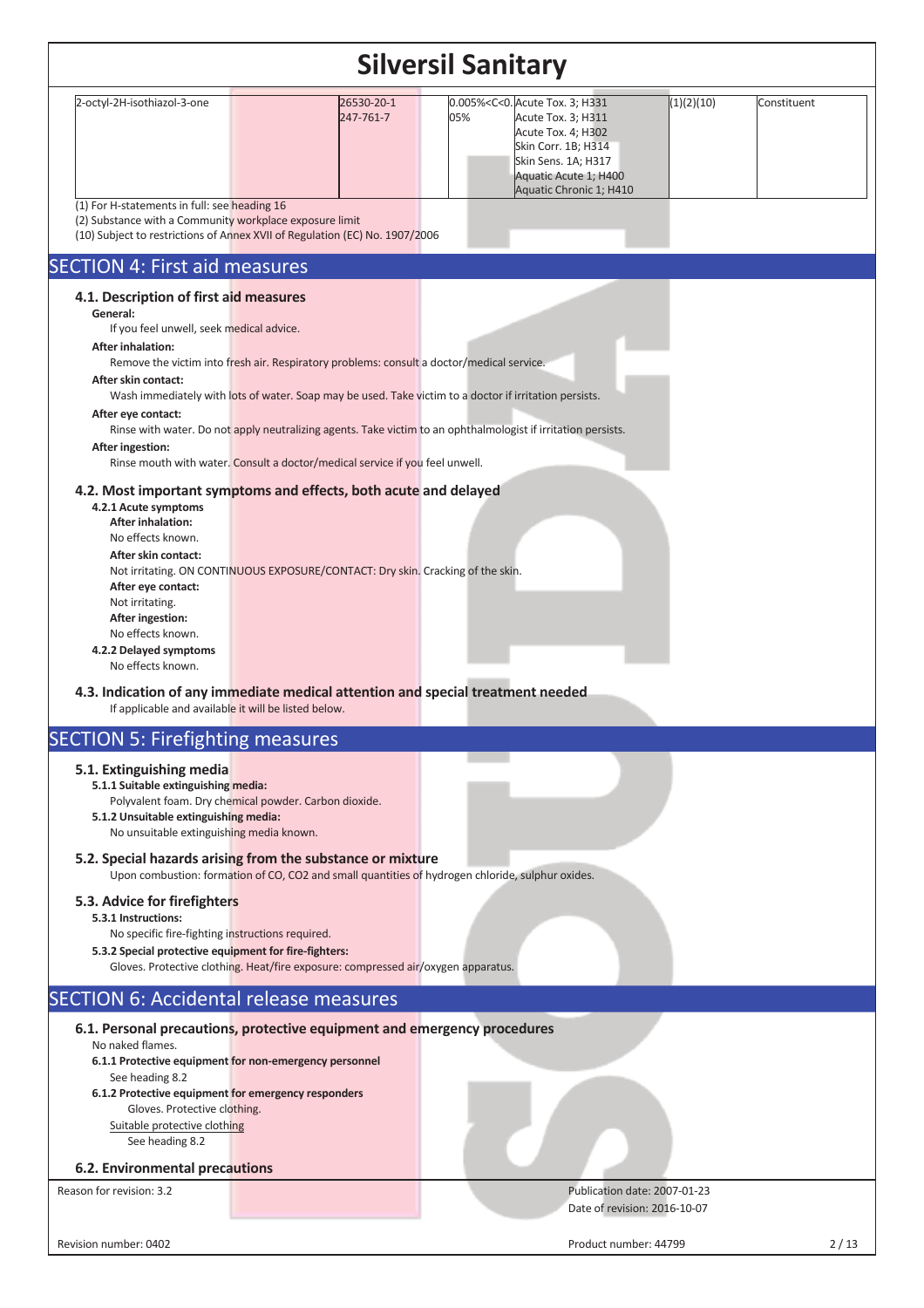Contain released product. Use appropriate containment to avoid environmental contamination.

#### **6.3. Methods and material for containment and cleaning up**

Cover the solid spill with sand/kieselguhr. Scoop solid spill into closing containers. Clean contaminated surfaces with a soap solution. Wash clothing and equipment after handling.

#### **6.4. Reference to other sections**

See heading 13.

#### SECTION 7: Handling and storage

The information in this section is a general description. If applicable and available, exposure scenarios are attached in annex. Always use the relevant exposure scenarios that correspond to your identified use.

#### **7.1. Precautions for safe handling**

Keep away from naked flames/heat. Observe strict hygiene. Keep container tightly closed.

#### **7.2. Conditions for safe storage, including any incompatibilities**

#### **7.2.1 Safe storage requirements:**

Store in a dry area. Store at room temperature. Meet the legal requirements. Max. storage time: 1 year(s).

#### **7.2.2 Keep away from:**

Heat sources, oxidizing agents. **7.2.3 Suitable packaging material:** 

#### Plastics.

#### **7.2.4 Non suitable packaging material:**

No data available

#### **7.3. Specific end use(s)**

If applicable and available, exposure scenarios are attached in annex. See information supplied by the manufacturer.

### SECTION 8: Exposure controls/personal protection

#### **8.1. Control parameters**

#### **8.1.1 Occupational exposure a) Occupational exposure limit values**

If limit values are applicable and available these will be listed below.

| Huiles minérales (brouillards)                                           |                                    | Time-weighted average exposure limit 8 h |                                                                | 5 mg/m <sup>3</sup> |                          |
|--------------------------------------------------------------------------|------------------------------------|------------------------------------------|----------------------------------------------------------------|---------------------|--------------------------|
|                                                                          |                                    | Short time value                         |                                                                |                     | $10 \text{ mg/m}^3$      |
| <b>The Netherlands</b>                                                   |                                    |                                          |                                                                |                     |                          |
| 2-n-Octyl-2,3-dihydro-iso-thiazol-3-on                                   |                                    | exposure limit value)                    | Time-weighted average exposure limit 8 h (Private occupational |                     | $0.05$ mg/m <sup>3</sup> |
| Olienevel (minerale olie)                                                |                                    | exposure limit value)                    | Time-weighted average exposure limit 8 h (Public occupational  |                     | 5 mg/m <sup>3</sup>      |
| Germany                                                                  |                                    |                                          |                                                                |                     |                          |
| 2-Octyl-2H-isothiazol-3-on                                               |                                    |                                          | Time-weighted average exposure limit 8 h (TRGS 900)            |                     | $0.05$ mg/m <sup>3</sup> |
| b) National biological limit values                                      |                                    |                                          |                                                                |                     |                          |
| If limit values are applicable and available these will be listed below. |                                    |                                          |                                                                |                     |                          |
| 8.1.2 Sampling methods                                                   |                                    |                                          |                                                                |                     |                          |
| If applicable and available it will be listed below.                     |                                    |                                          |                                                                |                     |                          |
| Oil Mist (Mineral)                                                       |                                    | <b>NIOSH</b>                             | 5026                                                           |                     |                          |
| 8.1.4 DNEL/PNEC values<br><b>DNEL/DMEL - Workers</b>                     |                                    |                                          |                                                                |                     |                          |
| triacetoxyethylsilane                                                    |                                    |                                          |                                                                |                     |                          |
| <b>Effect level (DNEL/DMEL)</b>                                          | <b>Type</b>                        |                                          | Value                                                          | <b>Remark</b>       |                          |
| <b>DNEL</b>                                                              | Acute local effects inhalation     |                                          | 32.5 mg/ $m3$                                                  |                     |                          |
|                                                                          | Long-term local effects inhalation |                                          | 32.5 mg/m <sup>3</sup>                                         |                     |                          |
| <b>DNEL/DMEL - General population</b><br>triacetoxyethylsilane           |                                    |                                          |                                                                |                     |                          |
| <b>Effect level (DNEL/DMEL)</b>                                          | <b>Type</b>                        |                                          | Value                                                          | <b>Remark</b>       |                          |
| <b>DNEL</b>                                                              | Long-term local effects inhalation |                                          | $6.5 \text{ mg/m}^3$                                           |                     |                          |
| <b>PNEC</b>                                                              |                                    |                                          |                                                                |                     |                          |
|                                                                          |                                    |                                          |                                                                |                     |                          |
|                                                                          |                                    |                                          |                                                                |                     |                          |
|                                                                          |                                    |                                          |                                                                |                     |                          |
| Reason for revision: 3.2                                                 |                                    |                                          | Publication date: 2007-01-23                                   |                     |                          |
|                                                                          |                                    |                                          | Date of revision: 2016-10-07                                   |                     |                          |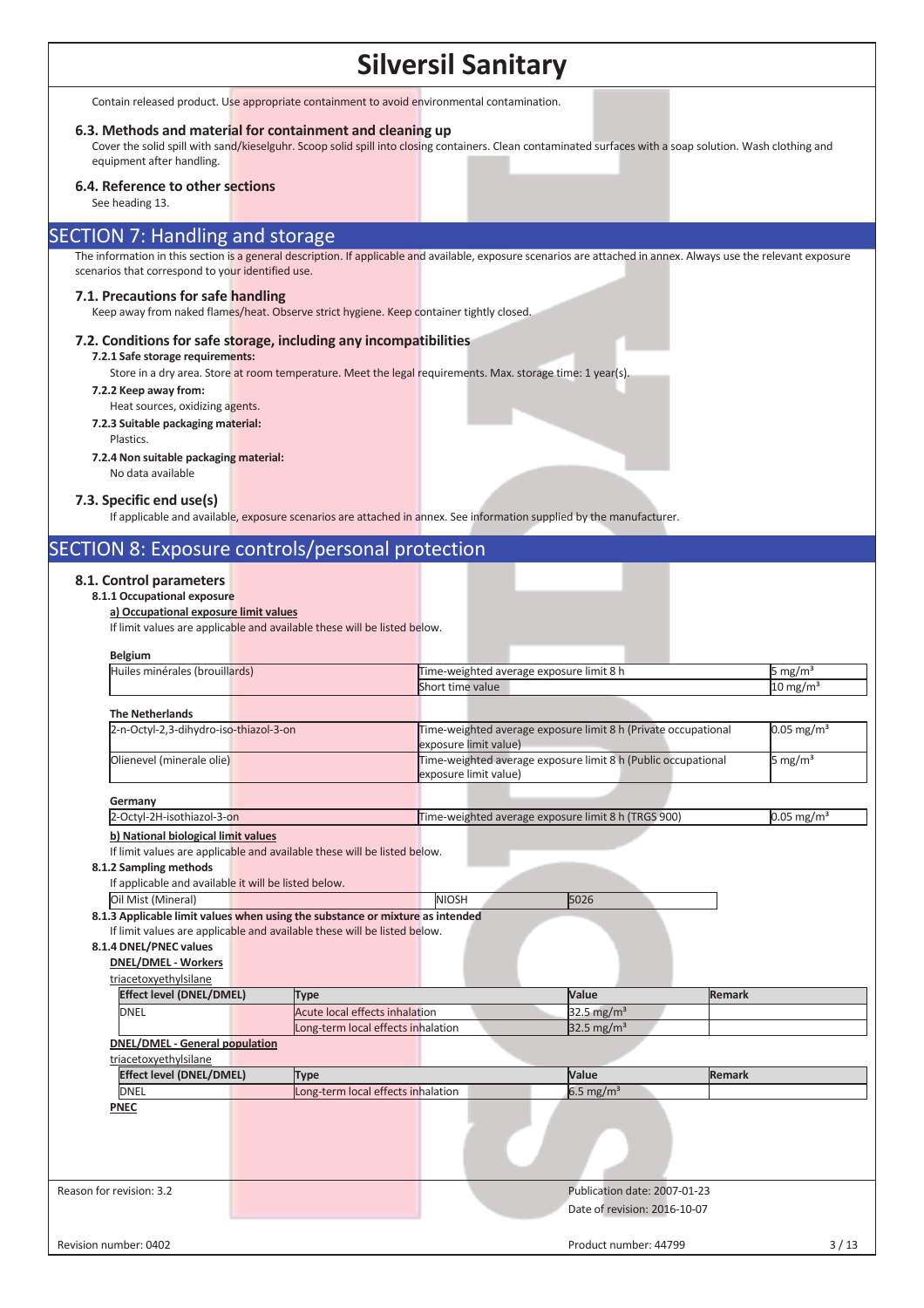| <b>Compartments</b>          | Value                   | Remark |
|------------------------------|-------------------------|--------|
| Fresh water                  | $0.2$ mg/l              |        |
| Marine water                 | $0.02$ mg/l             |        |
| Aqua (intermittent releases) | $1.7$ mg/l              |        |
| STP                          | 1 mg/l                  |        |
| Fresh water sediment         | 0.74 mg/kg sediment dw  |        |
| Marine water sediment        | 0.074 mg/kg sediment dw |        |
| Soil                         | 0.031 mg/kg soil dw     |        |

#### **8.1.5 Control banding**

If applicable and available it will be listed below.

#### **8.2. Exposure controls**

The information in this section is a general description. If applicable and available, exposure scenarios are attached in annex. Always use the relevant exposure scenarios that correspond to your identified use.

#### **8.2.1 Appropriate engineering controls**

Keep away from naked flames/heat. Measure the concentration in the air regularly. Carry operations in the open/under local exhaust/ventilation or with respiratory protection.

#### **8.2.2 Individual protection measures, such as personal protective equipment**

Observe strict hygiene. Keep container tightly closed. Do not eat, drink or smoke during work.

#### a) Respiratory protection:

Wear gas mask with filter type A if conc. in air > exposure limit.

- b) Hand protection:
- Gloves.

c) Eye protection:

- Safety glasses.
- d) Skin protection:

#### Protective clothing.

#### **8.2.3 Environmental exposure controls:**

See headings 6.2, 6.3 and 13

#### SECTION 9: Physical and chemical properties

#### **9.1. Information on basic physical and chemical properties**

| Physical form               | Paste                                                  |
|-----------------------------|--------------------------------------------------------|
| Odour                       | Vinegar odour                                          |
| Odour threshold             | No data available                                      |
| Colour                      | Variable in colour, depending on the composition       |
| Particle size               | No data available                                      |
| <b>Explosion limits</b>     | No data available                                      |
| Flammability                | Not easily combustible                                 |
| Log Kow                     | Not applicable (mixture)                               |
| Dynamic viscosity           | No data available                                      |
| Kinematic viscosity         | No data available                                      |
| Melting point               | No data available                                      |
| Boiling point               | No data available                                      |
| Flash point                 | >100 °C                                                |
| Evaporation rate            | No data available                                      |
| Relative vapour density     | Not applicable                                         |
| Vapour pressure             | No data available                                      |
| Solubility                  | water; insoluble                                       |
| Relative density            | 1.03:20 °C                                             |
| Decomposition temperature   | No data available                                      |
| Auto-ignition temperature   | No data available                                      |
| <b>Explosive properties</b> | No chemical group associated with explosive properties |
| Oxidising properties        | No chemical group associated with oxidising properties |
| þН                          | No data available                                      |

### **9.2.**

Absolute density 1030 kg/m<sup>3</sup> ; 20 °C

### SECTION 10: Stability and reactivity

#### **10.1. Reactivity**

Temperature above flashpoint: higher fire/explosion hazard. No data available.

#### **10.2. Chemical stability**

Stable under normal conditions.

#### **10.3. Possibility of hazardous reactions**

### Reason for revision: 3.2 Publication date: 2007-01-23

Date of revision: 2016-10-07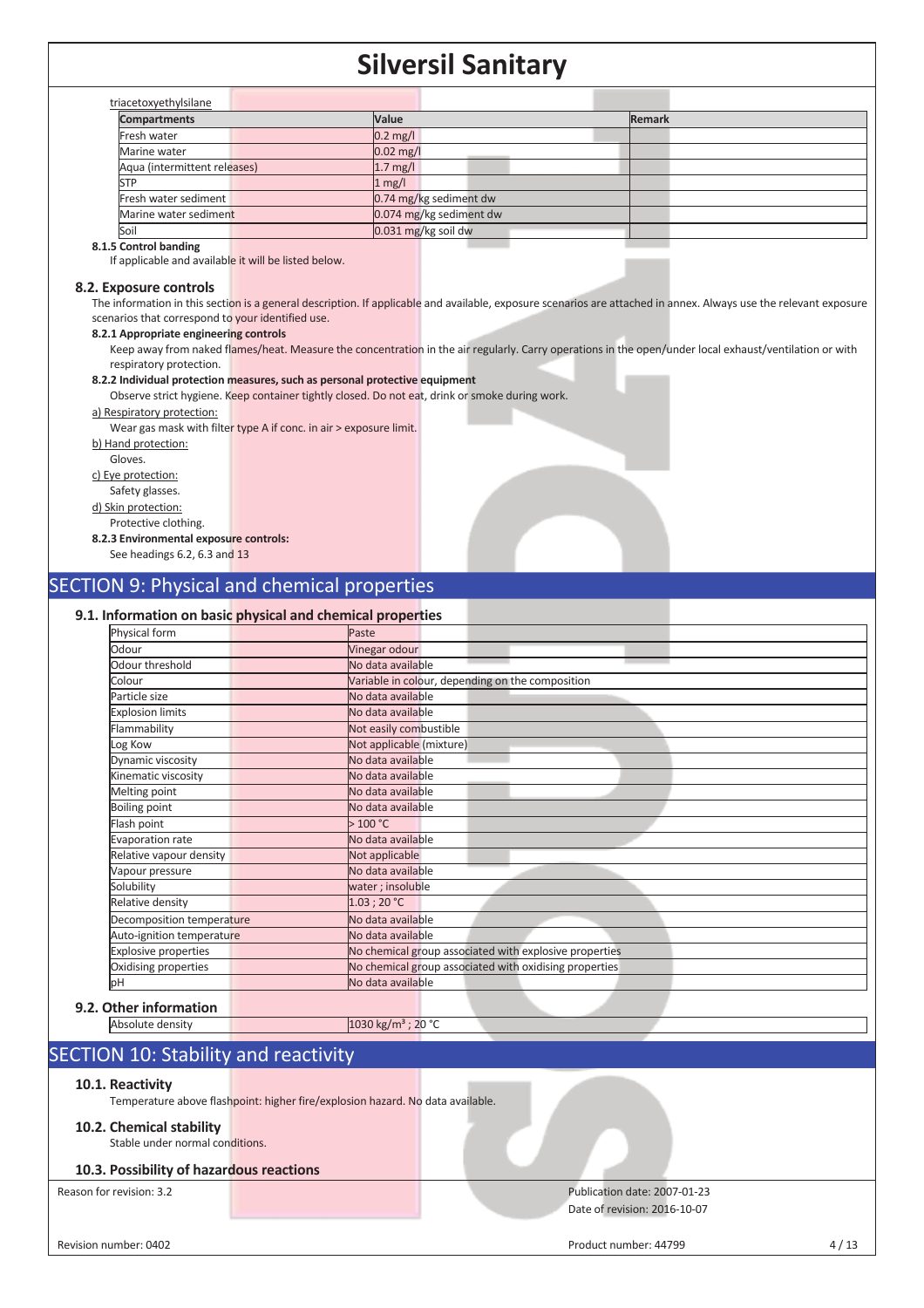|                       | <b>Silversil Sanitary</b>                                         |                    |                                                                                                  |                                |                                         |                              |                                           |               |  |
|-----------------------|-------------------------------------------------------------------|--------------------|--------------------------------------------------------------------------------------------------|--------------------------------|-----------------------------------------|------------------------------|-------------------------------------------|---------------|--|
|                       | No data available.                                                |                    |                                                                                                  |                                |                                         |                              |                                           |               |  |
|                       | 10.4. Conditions to avoid                                         |                    |                                                                                                  |                                |                                         |                              |                                           |               |  |
|                       | Keep away from naked flames/heat.                                 |                    |                                                                                                  |                                |                                         |                              |                                           |               |  |
|                       | 10.5. Incompatible materials<br>Oxidizing agents.                 |                    |                                                                                                  |                                |                                         |                              |                                           |               |  |
|                       | 10.6. Hazardous decomposition products                            |                    | Upon combustion: formation of CO, CO2 and small quantities of hydrogen chloride, sulphur oxides. |                                |                                         |                              |                                           |               |  |
|                       |                                                                   |                    | <b>SECTION 11: Toxicological information</b>                                                     |                                |                                         |                              |                                           |               |  |
|                       | 11.1. Information on toxicological effects<br>11.1.1 Test results |                    |                                                                                                  |                                |                                         |                              |                                           |               |  |
| <b>Acute toxicity</b> |                                                                   |                    |                                                                                                  |                                |                                         |                              |                                           |               |  |
|                       | Silversil Sanitary                                                |                    |                                                                                                  |                                |                                         |                              |                                           |               |  |
|                       | No (test) data on the mixture available                           |                    |                                                                                                  |                                |                                         |                              |                                           |               |  |
|                       | triacetoxyethylsilane<br>Route of exposure                        | Parameter Method   |                                                                                                  | Value                          | <b>Exposure time</b>                    | <b>Species</b>               | Value                                     | <b>Remark</b> |  |
|                       |                                                                   |                    |                                                                                                  |                                |                                         |                              | determination                             |               |  |
|                       | Oral<br>Dermal                                                    | LD50               | <b>OECD 401</b>                                                                                  | 1460 mg/kg bw                  |                                         | Rat (male/female)            | <b>Experimental value</b><br>Data waiving |               |  |
|                       | Inhalation                                                        |                    |                                                                                                  |                                |                                         |                              | Data waiving                              |               |  |
|                       |                                                                   |                    | hydrocarbons, C15-C20, n-alkanes, isoalkanes, cyclics, <0.03% aromatics                          |                                |                                         |                              |                                           |               |  |
|                       | Route of exposure                                                 | Parameter Method   |                                                                                                  | Value                          | <b>Exposure time</b>                    | <b>Species</b>               | Value<br>determination                    | <b>Remark</b> |  |
|                       | Oral                                                              | LD50               | Equivalent to OECD<br>401                                                                        | > 5000 mg/kg bw                |                                         | Rat (male/female)            | Experimental value                        |               |  |
|                       | Dermal                                                            | LD50               | Equivalent to OECD<br>402                                                                        | > 3160 mg/kg bw                | 24h                                     | Rabbit<br>(male/female)      | <b>Experimental value</b>                 |               |  |
|                       | Inhalation (aerosol)                                              | <b>LC50</b>        | Equivalent to OECD<br>403                                                                        | $>$ 5266 mg/m <sup>3</sup> air | 4 <sub>h</sub>                          | Rat (male/female)            | <b>Experimental value</b>                 |               |  |
|                       | 2-octyl-2H-isothiazol-3-one<br>Route of exposure                  | Parameter          | Method                                                                                           | Value                          | <b>Exposure time</b>                    | <b>Species</b>               | Value<br>determination                    | <b>Remark</b> |  |
|                       | Oral                                                              | <b>D50</b>         |                                                                                                  | 550 mg/kg                      |                                         | Rat                          | Literature study                          |               |  |
|                       | Oral                                                              |                    |                                                                                                  | category 4                     |                                         |                              | <b>Annex VI</b>                           |               |  |
|                       | Dermal<br>Dermal                                                  | LD50               |                                                                                                  | 690 mg/kg bw<br>category 3     |                                         | Rabbit                       | Literature study<br><b>Annex VI</b>       |               |  |
|                       | Inhalation (vapours) LC50                                         |                    |                                                                                                  | $> 2$ mg/m <sup>3</sup>        | 14 h                                    | Rat                          | Literature study                          |               |  |
|                       | Inhalation                                                        |                    |                                                                                                  | category 3                     |                                         |                              | <b>Annex VI</b>                           |               |  |
|                       | Judgement is based on the relevant ingredients<br>Conclusion      |                    |                                                                                                  |                                |                                         |                              |                                           |               |  |
|                       | Not classified for acute toxicity                                 |                    |                                                                                                  |                                |                                         |                              |                                           |               |  |
|                       |                                                                   |                    |                                                                                                  |                                |                                         |                              |                                           |               |  |
|                       | Corrosion/irritation                                              |                    |                                                                                                  |                                |                                         |                              |                                           |               |  |
|                       | Silversil Sanitary                                                |                    |                                                                                                  |                                |                                         |                              |                                           |               |  |
|                       | No (test) data on the mixture available<br>triacetoxyethylsilane  |                    |                                                                                                  |                                |                                         |                              |                                           |               |  |
|                       | Route of exposure Result                                          |                    | <b>Method</b>                                                                                    | <b>Exposure time</b>           | <b>Time point</b>                       | <b>Species</b>               | Value                                     | <b>Remark</b> |  |
|                       |                                                                   |                    |                                                                                                  |                                |                                         |                              | determination                             |               |  |
|                       | Eye<br>Eye                                                        | 5%: not irritating | <b>OECD 405</b>                                                                                  | 24h                            | 1; 24; 48; 72; 168                      | Rabbit                       | Data waiving<br>Literature study          |               |  |
|                       | Skin                                                              | Corrosive          | Equivalent to                                                                                    | 3 minutes                      | hours<br>24; 48; 72 hours               | Rabbit                       | <b>Experimental value</b>                 |               |  |
|                       |                                                                   |                    | <b>OECD 404</b>                                                                                  |                                |                                         |                              |                                           |               |  |
|                       | Skin                                                              | 5%: not irritating | <b>OECD 404</b>                                                                                  | 4 h                            | 1; 24; 48; 72 hrs; 7; Rabbit<br>14 days |                              | Literature study                          |               |  |
|                       |                                                                   |                    | hydrocarbons, C15-C20, n-alkanes, isoalkanes, cyclics, <0.03% aromatics                          |                                |                                         |                              |                                           |               |  |
|                       | Route of exposure Result                                          |                    | <b>Method</b>                                                                                    | <b>Exposure time</b>           | Time point                              | <b>Species</b>               | Value<br>determination                    | <b>Remark</b> |  |
|                       | Eye                                                               | Not irritating     | <b>OECD 405</b>                                                                                  | 24 h                           | 24; 48; 72 hours                        | Rabbit                       | <b>Experimental value</b>                 |               |  |
|                       | Skin                                                              | Not irritating     | <b>OECD 404</b>                                                                                  | 4 h                            | 24; 48; 72 hours                        | Rabbit                       | Experimental value                        |               |  |
|                       |                                                                   |                    |                                                                                                  |                                |                                         |                              |                                           |               |  |
|                       | Reason for revision: 3.2                                          |                    |                                                                                                  |                                |                                         | Publication date: 2007-01-23 |                                           |               |  |
|                       |                                                                   |                    |                                                                                                  |                                |                                         | Date of revision: 2016-10-07 |                                           |               |  |

Revision number: 0402 5/13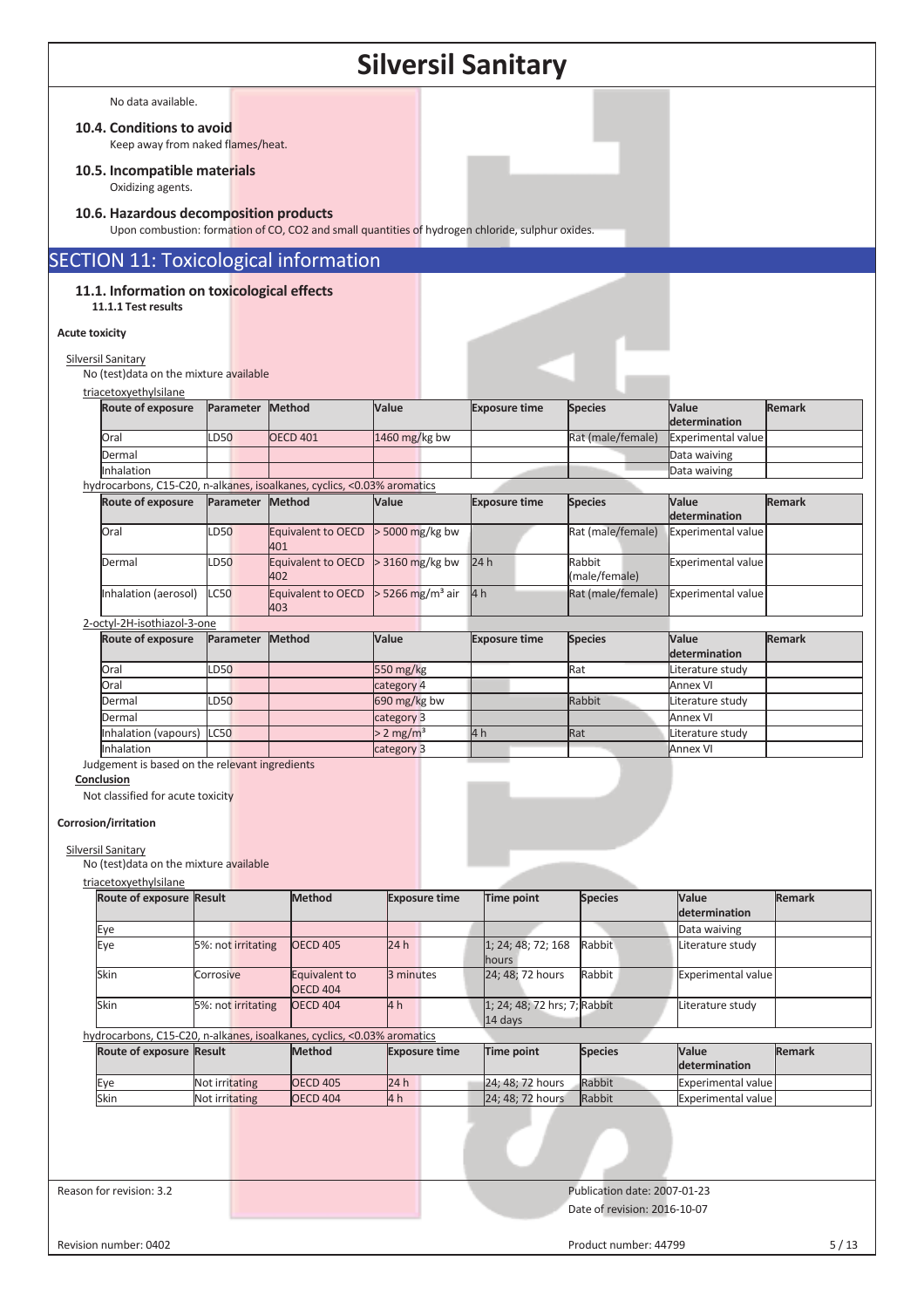| Route of exposure Result                               |                                      | Method | <b>Exposure time</b>                                                                                                                      | Time point | <b>Species</b> | Value<br>determination | <b>Remark</b> |
|--------------------------------------------------------|--------------------------------------|--------|-------------------------------------------------------------------------------------------------------------------------------------------|------------|----------------|------------------------|---------------|
| Eye                                                    | Serious eye<br>damage;<br>category 1 |        |                                                                                                                                           |            |                | Literature study       |               |
| Eye                                                    | Serious eye<br>damage;<br>category 1 |        |                                                                                                                                           |            |                | Annex VI               |               |
| Skin                                                   | Corrosive;<br>category 1B            |        |                                                                                                                                           |            |                | Literature study       |               |
| Skin                                                   | Corrosive;<br>category 1B            |        |                                                                                                                                           |            |                | Annex VI               |               |
|                                                        |                                      |        | In the light of practical experience, the classification for this mixture is less stringent than the one based on the calculation set out |            |                |                        |               |
| Conclusion                                             |                                      |        |                                                                                                                                           |            |                |                        |               |
| Not classified as irritating to the skin               |                                      |        |                                                                                                                                           |            |                |                        |               |
| Not classified as irritating to the eyes               |                                      |        |                                                                                                                                           |            |                |                        |               |
| Not classified as irritating to the respiratory system |                                      |        |                                                                                                                                           |            |                |                        |               |

#### Silversil Sanitary

No (test)data on the mixture available

| triacetoxyethylsilane           |          |                 |    |                      |                                 |            |                                   |  |
|---------------------------------|----------|-----------------|----|----------------------|---------------------------------|------------|-----------------------------------|--|
| <b>Route of exposure Result</b> |          | <b>Method</b>   |    | <b>Exposure time</b> | <b>Observation time Species</b> |            | <b>Nalue determination Remark</b> |  |
|                                 |          |                 |    |                      | point                           |            |                                   |  |
| Skin                            | Negative | <b>OECD 406</b> | 6h |                      | 24: 48 hours                    | Guinea pig | <b>Experimental value</b>         |  |
|                                 |          |                 |    |                      |                                 | (female)   |                                   |  |

|                                 |                 | hydrocarbons, C15-C20, n-alkanes, isoalkanes, cyclics, <0.03% aromatics |                      |                                 |            |                                   |  |
|---------------------------------|-----------------|-------------------------------------------------------------------------|----------------------|---------------------------------|------------|-----------------------------------|--|
| <b>Route of exposure Result</b> |                 | <b>Method</b>                                                           | <b>Exposure time</b> | <b>Observation time Species</b> |            | <b>Value determination Remark</b> |  |
|                                 |                 |                                                                         |                      | point                           |            |                                   |  |
| lSkin                           | Not sensitizing | Equivalent to OECD                                                      |                      | $24:48$ hours                   | Guinea pig | <b>Read-across</b>                |  |
|                                 |                 | 406                                                                     |                      |                                 | (female)   |                                   |  |
| 2-octyl-2H-isothiazol-3-one     |                 |                                                                         |                      |                                 |            |                                   |  |

| L OCLYT LITTSOLINGLOI 3 ONC |              |                 |                      |                                 |       |                                   |  |
|-----------------------------|--------------|-----------------|----------------------|---------------------------------|-------|-----------------------------------|--|
| Route of exposure Result    |              | <b>Method</b>   | <b>Exposure time</b> | <b>Observation time Species</b> |       | <b>Value determination Remark</b> |  |
|                             |              |                 |                      | point                           |       |                                   |  |
| Dermal                      | Sensitizing  | <b>OECD 429</b> |                      |                                 | Mouse | <b>ILiterature</b>                |  |
| Skin                        | Sensitizing; |                 |                      |                                 |       | Literature study                  |  |
|                             | category 1A  |                 |                      |                                 |       |                                   |  |

Judgement is based on the relevant ingredients

**Conclusion** 

Not classified as sensitizing for skin Not classified as sensitizing for inhalation

#### **Specific target organ toxicity**

Silversil Sanitary

No (test)data on the mixture available

triacetoxyethylsilane

| <u>uldceloxyetilyisildile</u>                                           |              |                                  |                                 |         |                                                                                                |                                   |                      |                        |
|-------------------------------------------------------------------------|--------------|----------------------------------|---------------------------------|---------|------------------------------------------------------------------------------------------------|-----------------------------------|----------------------|------------------------|
| Route of exposure Parameter                                             |              | <b>Method</b>                    | Value                           | Organ   | <b>Effect</b>                                                                                  | <b>Exposure time</b>              | <b>Species</b>       | Value<br>determination |
| Oral (stomach<br>tube)                                                  |              | Subacute<br>toxicity test        |                                 | General | Reduced body<br>weight and food<br>consumption;<br><b>CNS</b> effects;<br>signs of<br>necropsy | $7 \text{ day}(s)$                | Rat<br>(male/female) | Experimental<br>value  |
| Dermal                                                                  |              |                                  |                                 |         |                                                                                                |                                   |                      | Data waiving           |
| Inhalation                                                              |              |                                  |                                 |         |                                                                                                |                                   |                      | Data waiving           |
| hydrocarbons, C15-C20, n-alkanes, isoalkanes, cyclics, <0.03% aromatics |              |                                  |                                 |         |                                                                                                |                                   |                      |                        |
| Route of exposure Parameter                                             |              | <b>Method</b>                    | Value                           | Organ   | <b>Effect</b>                                                                                  | <b>Exposure time</b>              | <b>Species</b>       | Value<br>determination |
| Oral                                                                    | <b>NOAEL</b> | Equivalent to<br><b>OECD 408</b> | > 5000 mg/kg<br>bw/day          |         | No effect                                                                                      | 13 weeks (daily)                  | Rat<br>(male/female) | Read-across            |
| Dermal                                                                  | <b>NOAEL</b> | Equivalent to<br><b>OECD 411</b> | $>495$ mg/kg/d                  |         | No effect                                                                                      | 13 weeks (daily, 5<br>days/week)  | Rat<br>(male/female) | Read-across            |
| Inhalation<br>(vapours)                                                 | <b>NOAEC</b> | Equivalent to<br><b>OECD 413</b> | 10186 mg/m <sup>3</sup><br>lair |         | No effect                                                                                      | 13 weeks (6h/day, 5<br>days/week) | Rat<br>(male/female) | Read-across            |
| Judgement is based on the relevant ingredients                          |              |                                  |                                 |         |                                                                                                |                                   |                      |                        |
| Conclusion<br>Not classified for subchronic toxicity                    |              |                                  |                                 |         |                                                                                                |                                   |                      |                        |
| Reason for revision: 3.2                                                |              |                                  |                                 |         |                                                                                                | Publication date: 2007-01-23      |                      |                        |

Date of revision: 2016-10-07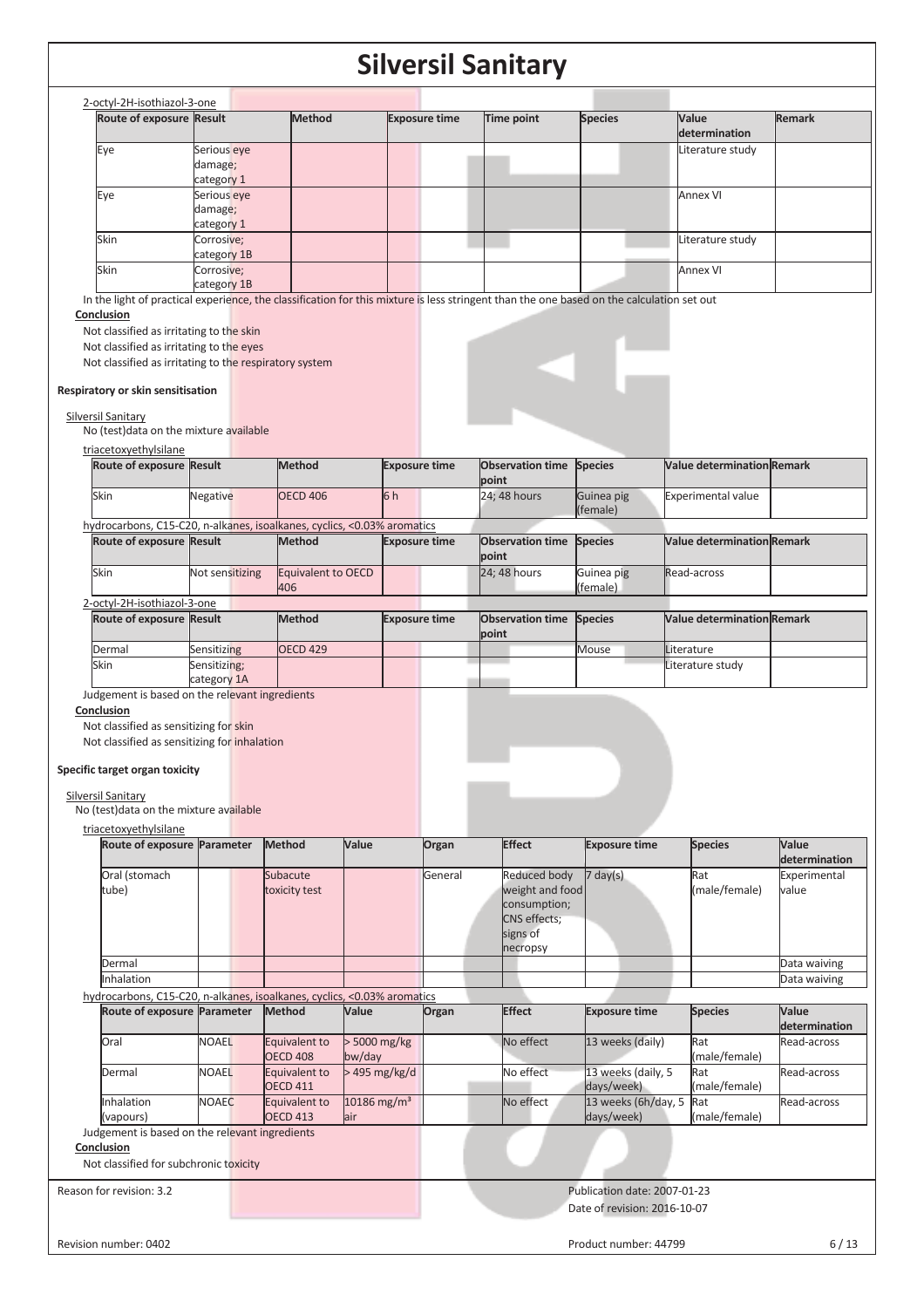| Mutagenicity (in vitro)                                                                                 |                                                                         |                                    |                            |                                           |
|---------------------------------------------------------------------------------------------------------|-------------------------------------------------------------------------|------------------------------------|----------------------------|-------------------------------------------|
| Silversil Sanitary<br>No (test) data on the mixture available                                           |                                                                         |                                    |                            |                                           |
| triacetoxyethylsilane                                                                                   |                                                                         |                                    |                            |                                           |
| <b>Result</b><br>Negative with metabolic<br>activation, negative without                                | Method<br>Equivalent to OECD 471                                        | Test substrate<br>Escherichia coli | <b>Effect</b><br>No effect | Value determination<br>Experimental value |
| metabolic activation<br>Negative with metabolic<br>activation, negative without<br>metabolic activation | Equivalent to OECD 471                                                  | Bacteria (S.typhimurium)           | No effect                  | <b>Experimental value</b>                 |
|                                                                                                         | hydrocarbons, C15-C20, n-alkanes, isoalkanes, cyclics, <0.03% aromatics |                                    |                            |                                           |
| <b>Result</b>                                                                                           | Method                                                                  | Test substrate                     | <b>Effect</b>              | Value determination                       |
| Negative with metabolic<br>activation, negative without<br>metabolic activation                         | Equivalent to OECD 471                                                  | Bacteria (S.typhimurium)           |                            | <b>Experimental value</b>                 |
| Negative with metabolic<br>activation, negative without<br>metabolic activation                         | Equivalent to OECD 476                                                  | Mouse (lymphoma L5178Y<br>cells)   |                            | Read-across                               |
| Negative with metabolic<br>activation, negative without<br>metabolic activation                         | Equivalent to OECD 473                                                  | Chinese hamster ovary (CHO)        |                            | Read-across                               |

#### Silversil Sanitary

No (test)data on the mixture available

| triacetoxyethylsilane |  |  |
|-----------------------|--|--|

| <b>Result</b>                                                           | <b>Method</b>      | <b>Exposure time</b> | Test substrate      | Organ             | <b>Value determination</b> |
|-------------------------------------------------------------------------|--------------------|----------------------|---------------------|-------------------|----------------------------|
| Negative                                                                |                    |                      | Mouse (male)        |                   |                            |
| hydrocarbons, C15-C20, n-alkanes, isoalkanes, cyclics, <0.03% aromatics |                    |                      |                     |                   |                            |
| <b>Result</b>                                                           | <b>Method</b>      | <b>Exposure time</b> | Test substrate      | Organ             | <b>Value determination</b> |
| Negative                                                                | Equivalent to OECD | 8 weeks (6h/day, 5)  | Mouse (male)        | Male reproductive | Read-across                |
|                                                                         | 483                | days/week)           |                     | organ             |                            |
| Negative                                                                | Equivalent to OECD |                      | Rat (male/female)   | Bone marrow       | Read-across                |
|                                                                         | 475                |                      |                     |                   |                            |
| Negative                                                                | Equivalent to OECD | $24 h - 72 h$        | Mouse (male/female) | Bone marrow       | Read-across                |
|                                                                         | 474                |                      |                     |                   |                            |
|                                                                         |                    |                      |                     |                   |                            |

Judgement is based on the relevant ingredients

#### **Conclusion**

Not classified for mutagenic or genotoxic toxicity

#### **Carcinogenicity**

Silversil Sanitary

No (test)data on the mixture available

Judgement is based on the relevant ingredients

#### **Conclusion**

Not classified for carcinogenicity

#### **Reproductive toxicity**

Silversil Sanitary

No (test)data on the mixture available

|                             | Parameter        | Method       | Value                           | <b>Exposure time Species</b> |              | <b>Effect</b> | Organ | Value                 |
|-----------------------------|------------------|--------------|---------------------------------|------------------------------|--------------|---------------|-------|-----------------------|
|                             |                  |              |                                 |                              |              |               |       | determination         |
| Developmental toxicity      | <b>NOAEL</b>     | <b>Other</b> | $\geq 1600$ mg/kg<br>bw/day     | $17 \text{ day(s)}$          | Mouse        | No effect     |       | Experimental<br>value |
|                             | <b>NOAEL</b>     | <b>Other</b> | $\geq 1000$ mg/kg<br>bw/day     | 5 day(s)                     | Mouse        | No effect     |       | Experimental<br>value |
| Maternal toxicity           | <b>NOAEL</b>     | Other        | $\geq 1600$ mg/kg<br>bw/day     | $17 \text{ day(s)}$          | Mouse        | No effect     |       | Experimental<br>value |
|                             | <b>NOAEL</b>     | <b>Other</b> | $\geq 1000$ mg/kg<br>bw/day     | $5 \text{ day}(s)$           | Mouse        | No effect     |       | Experimental<br>value |
| <b>Effects on fertility</b> | <b>NOAEL (P)</b> | <b>Other</b> | $50 \,\mathrm{mg/kg}$<br>bw/day |                              | Rat (female) | No effect     |       | Experimental<br>value |
|                             | <b>NOAEL (P)</b> | <b>Other</b> | $\geq$ 2500 mg/kg<br>bw/day     |                              | Rat (female) | No effect     |       | Experimental<br>value |

Reason for revision: 3.2 **Publication date: 2007-01-23** Publication date: 2007-01-23 Date of revision: 2016-10-07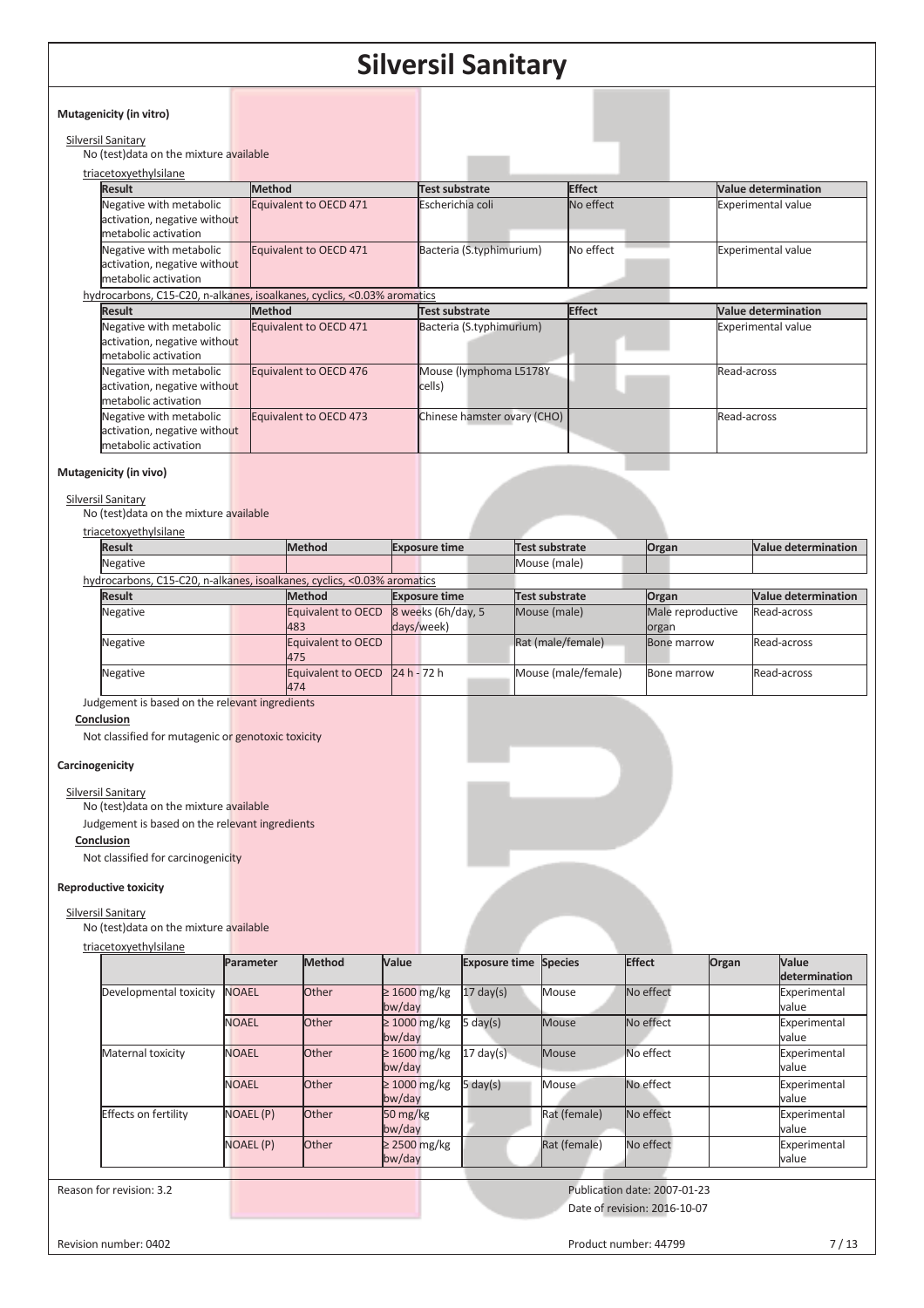| hydrocarbons, C15-C20, n-alkanes, isoalkanes, cyclics, <0.03% aromatics |                  |                                      |                         |                              |                      |           |       |                               |
|-------------------------------------------------------------------------|------------------|--------------------------------------|-------------------------|------------------------------|----------------------|-----------|-------|-------------------------------|
|                                                                         | Parameter        | <b>Method</b>                        | <b>Value</b>            | <b>Exposure time Species</b> |                      | Effect    | Organ | <b>Value</b><br>determination |
| Developmental toxicity                                                  | <b>NOAEL</b>     | <b>OECD 414</b>                      | $>1000$ mg/kg<br>bw/day | $10 \text{ day(s)}$          | Rat (female)         | No effect |       | Experimental<br>value         |
| Maternal toxicity                                                       | <b>NOAEL</b>     | <b>OECD 414</b>                      | $>1000$ mg/kg<br>bw/day | $10 \text{ day(s)}$          | Rat (female)         | No effect |       | Experimental<br>value         |
| Effects on fertility                                                    | <b>NOAEL (P)</b> | Equivalent to<br>OECD <sub>422</sub> | $>1000$ mg/kg<br>bw/day |                              | Rat<br>(male/female) | No effect |       | Read-across                   |
|                                                                         | <b>NOAEL (P)</b> | Equivalent to<br><b>OECD 421</b>     | $>1000$ mg/kg<br>bw/day |                              | Rat<br>(male/female) | No effect |       | Read-across                   |

Judgement is based on the relevant ingredients

#### **Conclusion**

Not classified for reprotoxic or developmental toxicity

#### **Toxicity other effects**

Silversil Sanitary No (test)data on the mixture available

**Chronic effects from short and long-term exposure** 

#### Silversil Sanitary

ON CONTINUOUS/REPEATED EXPOSURE/CONTACT: Skin rash/inflammation.

### SECTION 12: Ecological information

#### **12.1. Toxicity**

Silversil Sanitary No (test)data on the mixture available

triacetoxyethylsilane

|                                                 | Parameter   | <b>Method</b>           | Value             | <b>Duration</b>                  | <b>Species</b>                                                | Test design               | Fresh/salt<br>water | <b>Value determination</b>            |
|-------------------------------------------------|-------------|-------------------------|-------------------|----------------------------------|---------------------------------------------------------------|---------------------------|---------------------|---------------------------------------|
| Acute toxicity fishes                           | LC50        | <b>OECD 203</b>         | 251 mg/l          | 96 h                             | Brachydanio<br>rerio                                          | Semi-static<br>system     | Fresh water         | Experimental value;<br>GLP            |
| Acute toxicity crustacea                        | <b>EC50</b> | <b>OECD 202</b>         | 62 mg/l           | 48 h                             | Daphnia magna                                                 | Static system Fresh water |                     | Experimental value;<br>GLP            |
|                                                 | <b>NOEC</b> | <b>OECD 202</b>         | 43 mg/l           | 48 h                             | Daphnia magna                                                 | Static system Fresh water |                     | Experimental value;<br>GLP            |
|                                                 | <b>EC50</b> | <b>EU Method</b><br>C.2 | 168.7 mg/l        | 48 h                             | Daphnia magna                                                 | Static system Fresh water |                     | Read-across; GLP                      |
| Toxicity algae and other aquatic EC50<br>plants |             | <b>OECD 201</b>         | 76 mg/l           | 72h                              | Scenedesmus<br>subspicatus                                    | Static system Fresh water |                     | Experimental value;<br>Growth rate    |
|                                                 | <b>EC50</b> | <b>OECD 201</b>         | 73 mg/l           | 72 h                             | Scenedesmus<br>subspicatus                                    | Static system Fresh water |                     | Experimental value;<br><b>Biomass</b> |
|                                                 | <b>EC50</b> | <b>OECD 201</b>         | 24.41 mg/l        | 72 h                             | Pseudokirchnerie Static system Fresh water<br>lla subcapitata |                           |                     | <b>Experimental value</b>             |
|                                                 | <b>NOEC</b> | EPA 67014-<br>$73-0$    | $25 \text{ mg/l}$ | $7 \text{ day}(s)$               | Pseudokirchnerie Static system Fresh water<br>lla subcapitata |                           |                     | Read-across; Growth<br>Irate          |
| Long-term toxicity aquatic<br>crustacea         | <b>NOEC</b> | <b>OECD 211</b>         | $\geq 100$ mg/l   | $21 \text{ day(s)}$              | Daphnia magna                                                 | Semi-static<br>system     | Fresh water         | Read-across; GLP                      |
| Toxicity aquatic micro-<br>organisms            | <b>EC50</b> | <b>OECD 209</b>         | $>100$ mg/l       | 3 <sub>h</sub>                   | <b>Activated sludge</b>                                       | Static system Fresh water |                     | Read-across: GLP                      |
|                                                 | <b>NOEC</b> | <b>OECD 301C</b>        | 100 mg/l          | 28h                              | <b>Activated sludge</b>                                       |                           | Fresh water         | Read-across                           |
|                                                 | Parameter   | Method                  |                   | Value                            | <b>Duration</b>                                               | <b>Species</b>            |                     | <b>Value determination</b>            |
| Toxicity soil macro-organisms                   | <b>LC50</b> | <b>Other</b>            |                   | $>$ 1000 mg/kg soil dw 14 day(s) |                                                               | Eisenia fetida            |                     | <b>Experimental value</b>             |
|                                                 | <b>NOEC</b> | <b>Other</b>            |                   |                                  | $\geq$ 1000 mg/kg soil dw 14 day(s)                           | Eisenia fetida            |                     | <b>Experimental value</b>             |

Reason for revision: 3.2 **Publication date: 2007-01-23** Publication date: 2007-01-23 Date of revision: 2016-10-07

#### Revision number: 0402 8/13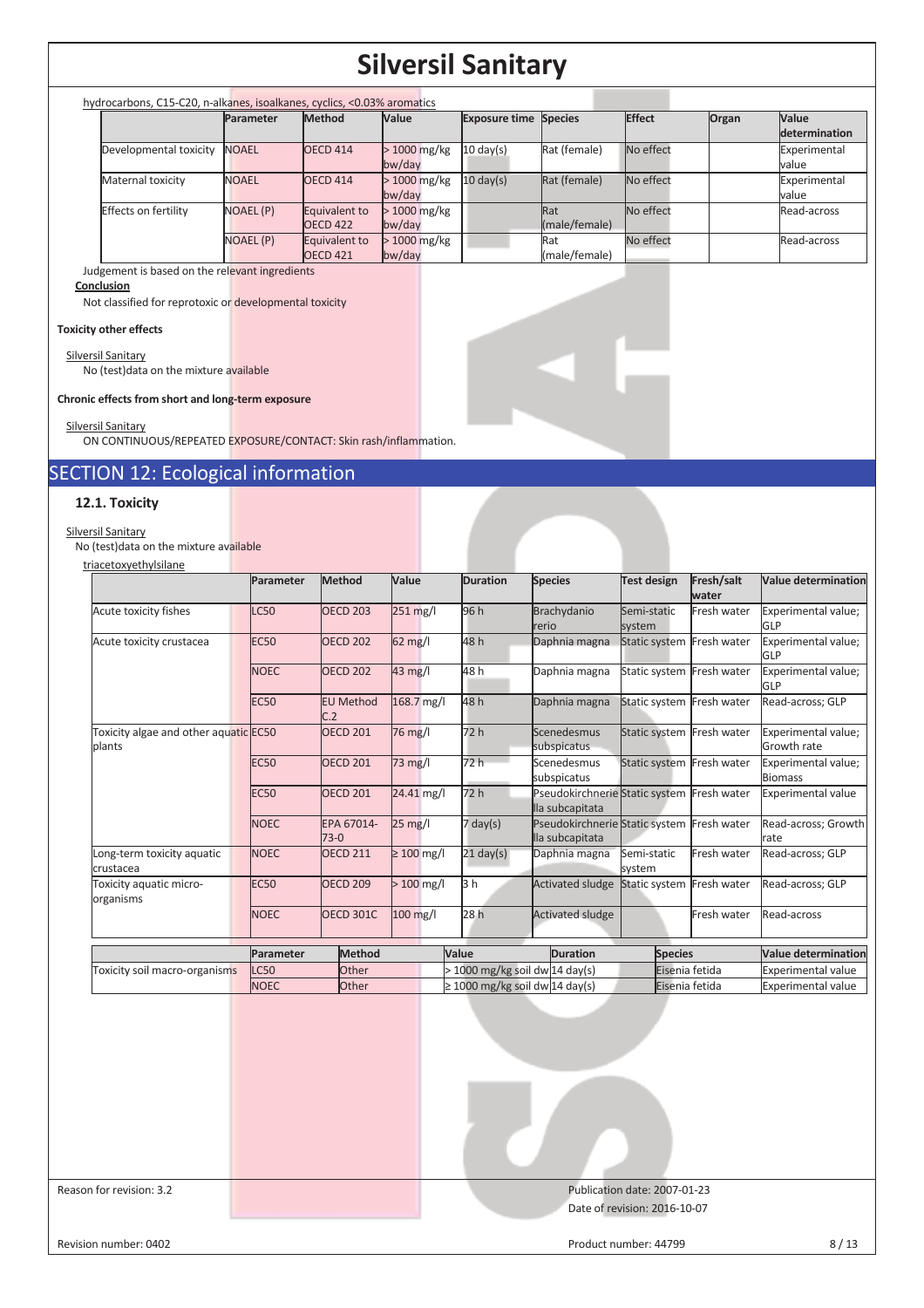| hydrocarbons, C15-C20, n-alkanes, isoalkanes, cyclics, <0.03% aromatics |             |                                  |                  |                     |                         |                          |                     |                                   |
|-------------------------------------------------------------------------|-------------|----------------------------------|------------------|---------------------|-------------------------|--------------------------|---------------------|-----------------------------------|
|                                                                         | Parameter   | <b>Method</b>                    | Value            | <b>Duration</b>     | <b>Species</b>          | <b>Test design</b>       | Fresh/salt<br>water | <b>Value determination</b>        |
| Acute toxicity fishes                                                   | <b>LC50</b> | Equivalent to<br><b>OECD 203</b> | $>1028$ mg/l     | 96 h                | Scophthalmus<br>maximus | Semi-static<br>system    | Salt water          | Experimental value;<br>GLP        |
| Acute toxicity crustacea                                                | <b>LC50</b> | ISO 14669                        | $> 3193$ mg/l    | 48 h                | Acartia tonsa           | Static system Salt water |                     | Experimental value;<br>GLP        |
| Toxicity algae and other aquatic EC50<br>blants                         |             | ISO 10253                        | >10000 mg/l 72 h |                     | Skeletonema<br>costatum | Static system Salt water |                     | Experimental value;<br><b>GLP</b> |
| Long-term toxicity fish                                                 | <b>NOEL</b> |                                  | > 1000 mg/l      | $28 \text{ day}(s)$ | Oncorhynchus<br>mykiss  |                          | Fresh water         | QSAR; Growth rate                 |
| Long-term toxicity aquatic<br>crustacea                                 | <b>NOEL</b> | <b>US EPA</b>                    | $>100$ mg/l      | $8 \text{ day}(s)$  | Ceriodaphnia<br>dubia   | Semi-static<br>system    | Fresh water         | QSAR; Nominal<br>concentration    |
| Toxicity aquatic micro-<br>organisms                                    | <b>EC50</b> | <b>OECD 209</b>                  | $>100$ mg/l      | 3 h                 | <b>Activated sludge</b> | Static system            | Fresh water         | Experimental value;<br>GLP        |
| 2-octyl-2H-isothiazol-3-one                                             |             |                                  |                  |                     |                         |                          |                     |                                   |
|                                                                         | Parameter   | Method                           | Value            | <b>Duration</b>     | <b>Species</b>          | <b>Test design</b>       | Fresh/salt<br>water | <b>Value determination</b>        |
| Acute toxicity fishes                                                   | <b>LC50</b> |                                  | $0.14$ mg/l      | 96 h                | Pimephales<br>promelas  |                          |                     | Literature study                  |
| Acute toxicity crustacea                                                | <b>EC50</b> |                                  | $0.18$ mg/l      | 48h                 | Daphnia magna           |                          |                     | Literature study                  |
| Toxicity aquatic micro-<br>organisms                                    | <b>EC20</b> | <b>OECD 209</b>                  | $7.3$ mg/l       | 3 <sub>h</sub>      | <b>Activated sludge</b> |                          |                     | Experimental value                |

Judgement of the mixture is based on the relevant ingredients

#### **Conclusion**

Not classified as dangerous for the environment according to the criteria of Regulation (EC) No 1272/2008

#### **12.2. Persistence and degradability**

| triacetoxyethylsilane<br><b>Biodegradation water</b>                    |                          |                                       |                            |
|-------------------------------------------------------------------------|--------------------------|---------------------------------------|----------------------------|
| <b>Method</b>                                                           | Value                    | <b>Duration</b>                       | <b>Value determination</b> |
| EU Method C.4                                                           | 74 %; GLP                | $21 \text{ day}(s)$                   | <b>Experimental value</b>  |
| Half-life water (t1/2 water)                                            |                          |                                       |                            |
| <b>Method</b>                                                           | Value                    | Primary<br>degradation/mineralisation | <b>Value determination</b> |
| OECD 111: Hydrolysis as a function of pH                                | $< 0.2$ minutes          | Primary degradation                   | <b>Experimental value</b>  |
| hydrocarbons, C15-C20, n-alkanes, isoalkanes, cyclics, <0.03% aromatics |                          |                                       |                            |
| <b>Biodegradation water</b>                                             |                          |                                       |                            |
| <b>Method</b>                                                           | <b>Value</b>             | <b>Duration</b>                       | <b>Value determination</b> |
| OECD 306: Biodegradability in Seawater                                  | 74 %; GLP                | $28 \text{ day(s)}$                   | <b>Experimental value</b>  |
| 2-octyl-2H-isothiazol-3-one                                             |                          |                                       |                            |
| <b>Biodegradation water</b>                                             |                          |                                       |                            |
| <b>Method</b>                                                           | Value                    | <b>Duration</b>                       | <b>Value determination</b> |
| <b>OECD 303A: Activated Sludge Units</b>                                | > 83 %; Activated sludge |                                       | <b>Experimental value</b>  |
| Phototransformation air (DT50 air)                                      |                          |                                       |                            |
| <b>Method</b>                                                           | <b>Value</b>             | Conc. OH-radicals                     | <b>Value determination</b> |
| AOPWIN v1.92                                                            | $0.272$ day(s)           | $1500000$ /cm <sup>3</sup>            | Calculated value           |

**Conclusion** 

Contains non readily biodegradable component(s)

#### **12.3. Bioaccumulative potential**

#### Silversil Sanitary

| Log Kow                  |                                                                         |        |                              |                            |
|--------------------------|-------------------------------------------------------------------------|--------|------------------------------|----------------------------|
| <b>Method</b>            | <b>Remark</b>                                                           | Value  | Temperature                  | <b>Value determination</b> |
|                          | Not applicable (mixture)                                                |        |                              |                            |
| triacetoxyethylsilane    |                                                                         |        |                              |                            |
| Log Kow                  |                                                                         |        |                              |                            |
| <b>Method</b>            | <b>Remark</b>                                                           | Value  | Temperature                  | <b>Value determination</b> |
| <b>KOWWIN</b>            |                                                                         | $-1.9$ | 20 °C                        | QSAR                       |
|                          | hydrocarbons, C15-C20, n-alkanes, isoalkanes, cyclics, <0.03% aromatics |        |                              |                            |
| Log Kow                  |                                                                         |        |                              |                            |
| <b>Method</b>            | <b>Remark</b>                                                           | Value  | <b>Temperature</b>           | <b>Value determination</b> |
|                          | No data available                                                       |        |                              |                            |
|                          |                                                                         |        |                              |                            |
|                          |                                                                         |        |                              |                            |
|                          |                                                                         |        |                              |                            |
| Reason for revision: 3.2 |                                                                         |        | Publication date: 2007-01-23 |                            |
|                          |                                                                         |        | Date of revision: 2016-10-07 |                            |
|                          |                                                                         |        |                              |                            |
| Revision number: 0402    |                                                                         |        | Product number: 44799        | 9/13                       |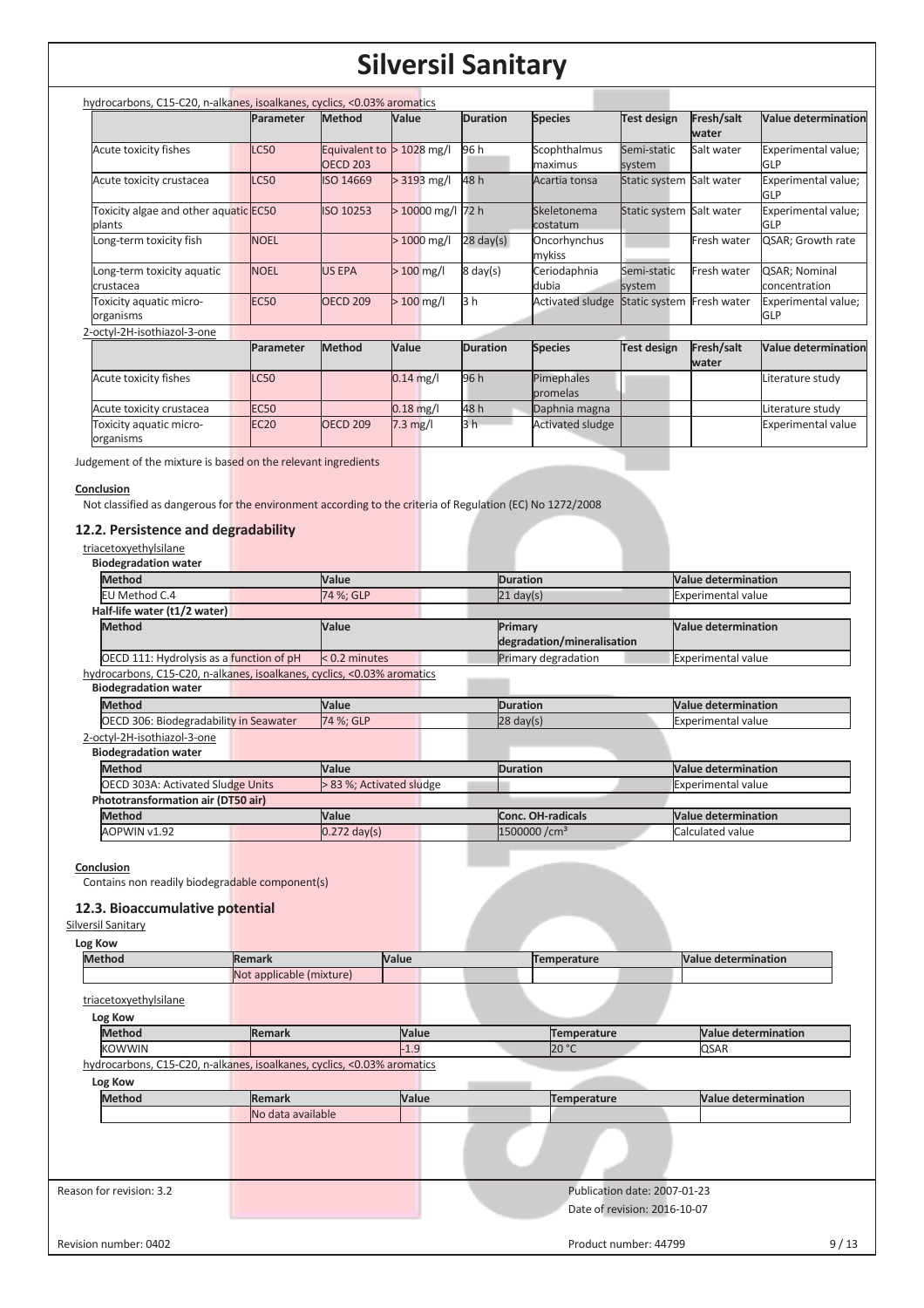| 165<br><b>Remark</b>                         | $67$ day(s)                           | Lepomis macrochirus                                                                                    | Literature study                                                                           |
|----------------------------------------------|---------------------------------------|--------------------------------------------------------------------------------------------------------|--------------------------------------------------------------------------------------------|
|                                              |                                       |                                                                                                        |                                                                                            |
|                                              |                                       |                                                                                                        |                                                                                            |
|                                              | Value                                 | Temperature                                                                                            | Value determination                                                                        |
|                                              | 2.45                                  |                                                                                                        | <b>Experimental value</b>                                                                  |
|                                              |                                       |                                                                                                        |                                                                                            |
|                                              |                                       |                                                                                                        |                                                                                            |
|                                              |                                       |                                                                                                        |                                                                                            |
|                                              |                                       |                                                                                                        |                                                                                            |
|                                              |                                       |                                                                                                        |                                                                                            |
|                                              |                                       |                                                                                                        | <b>Value determination</b>                                                                 |
|                                              |                                       |                                                                                                        | Calculated value                                                                           |
|                                              |                                       |                                                                                                        |                                                                                            |
|                                              |                                       |                                                                                                        |                                                                                            |
| <b>Fraction air</b><br><b>Fraction biota</b> |                                       |                                                                                                        | Value determination                                                                        |
|                                              | sediment                              |                                                                                                        |                                                                                            |
|                                              | 92.8%                                 | 0.1%                                                                                                   | Calculated value                                                                           |
|                                              |                                       |                                                                                                        |                                                                                            |
| <b>Volatility (Henry's Law constant H)</b>   |                                       |                                                                                                        |                                                                                            |
| Method                                       | Temperature                           | Remark                                                                                                 | Value determination                                                                        |
|                                              |                                       |                                                                                                        | <b>Estimated value</b>                                                                     |
|                                              | Contains bioaccumulative component(s) | Method<br>hydrocarbons, C15-C20, n-alkanes, isoalkanes, cyclics, <0.03% aromatics<br>Fraction<br>25 °C | Value<br><b>SRC PCKOCWIN v2.0</b><br><b>Fraction soil</b><br><b>Fraction water</b><br>6.8% |

#### **12.5. Results of PBT and vPvB assessment**

Does not contain component(s) that meet(s) the criteria of PBT and/or vPvB as listed in Annex XIII of Regulation (EC) No 1907/2006.

#### **12.6. Other adverse effects**

#### Silversil Sanitary

#### **Fluorinated greenhouse gases (Regulation (EU) No 517/2014)**

None of the known components is included in the list of fluorinated greenhouse gases (Regulation (EU) No 517/2014)

**Ozone-depleting potential (ODP)** 

Not classified as dangerous for the ozone layer (Regulation (EC) No 1005/2009)

#### SECTION 13: Disposal considerations

The information in this section is a general description. If applicable and available, exposure scenarios are attached in annex. Always use the relevant exposure scenarios that correspond to your identified use.

#### **13.1. Waste treatment methods**

#### **13.1.1 Provisions relating to waste**

Can be considered as non hazardous waste according to Directive 2008/98/EC, as amended by Regulation (EU) No 1357/2014.

Waste material code (Directive 2008/98/EC, Decision 2000/0532/EC).

08 04 10 (wastes from MFSU of adhesives and sealants (including waterproofing products): waste adhesives and sealants other than those mentioned in 08 04 09). Depending on branch of industry and production process, also other waste codes may be applicable.

#### **13.1.2 Disposal methods**

Recycle/reuse. Remove waste in accordance with local and/or national regulations. Do not discharge into drains or the environment.

#### **13.1.3 Packaging/Container**

Waste material code packaging (Directive 2008/98/EC). 15 01 02 (plastic packaging).

#### SECTION 14: Transport information

| Road (ADR)                       |                                                              |
|----------------------------------|--------------------------------------------------------------|
| 14.1. UN number                  |                                                              |
| Transport                        | Not subject                                                  |
| 14.2. UN proper shipping name    |                                                              |
| 14.3. Transport hazard class(es) |                                                              |
| Hazard identification number     |                                                              |
| Class                            |                                                              |
| Classification code              |                                                              |
| 14.4. Packing group              |                                                              |
| Packing group                    |                                                              |
| Labels                           |                                                              |
| 14.5. Environmental hazards      |                                                              |
| Reason for revision: 3.2         | Publication date: 2007-01-23<br>Date of revision: 2016-10-07 |
|                                  |                                                              |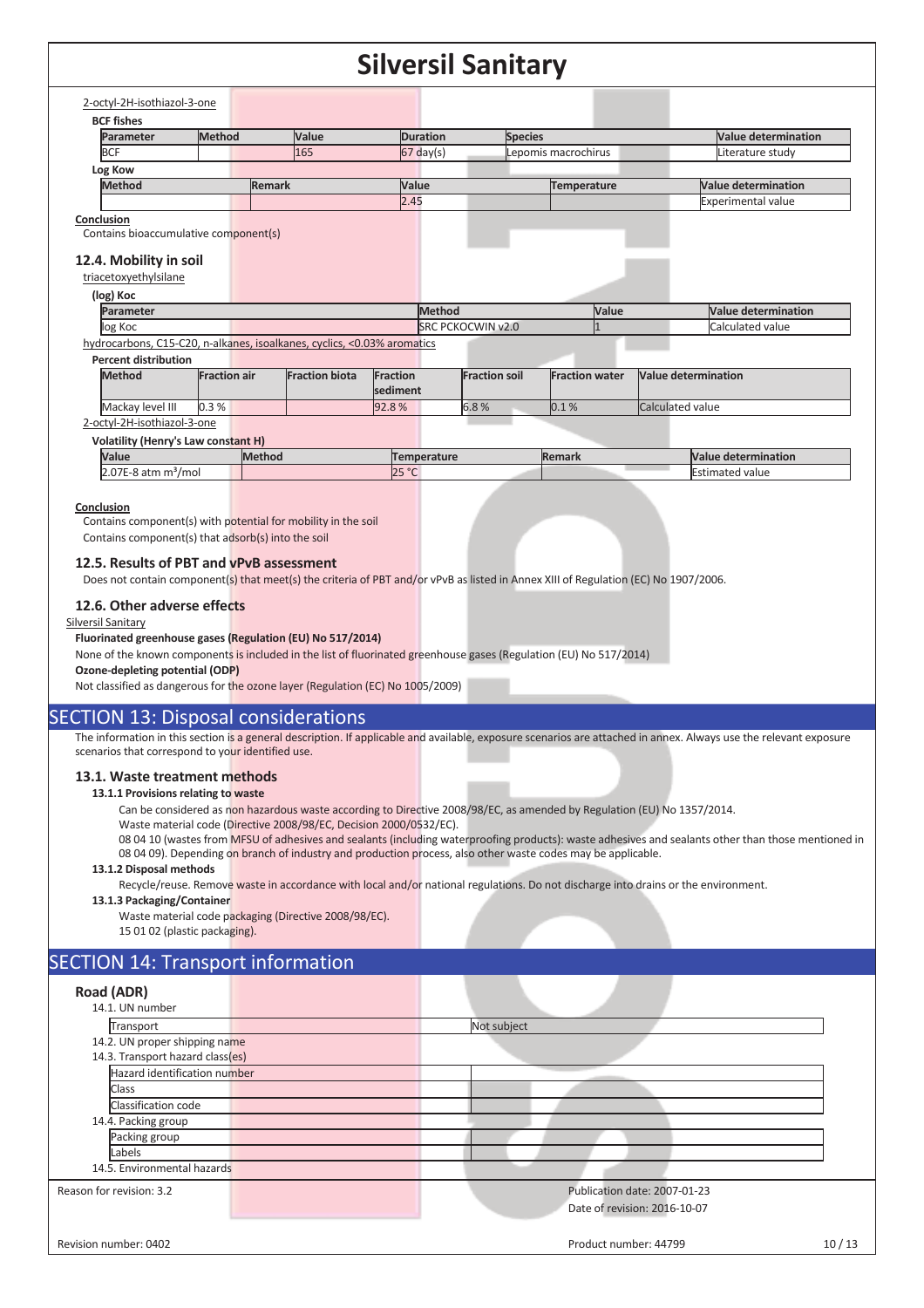| Environmentally hazardous substance mark                                 | no                           |       |
|--------------------------------------------------------------------------|------------------------------|-------|
| 14.6. Special precautions for user                                       |                              |       |
| Special provisions                                                       |                              |       |
| Limited quantities                                                       |                              |       |
|                                                                          |                              |       |
| Rail (RID)                                                               |                              |       |
| 14.1. UN number                                                          |                              |       |
| Transport                                                                | Not subject                  |       |
| 14.2. UN proper shipping name                                            |                              |       |
| 14.3. Transport hazard class(es)                                         |                              |       |
| Hazard identification number                                             |                              |       |
| Class                                                                    |                              |       |
|                                                                          |                              |       |
| Classification code                                                      |                              |       |
| 14.4. Packing group                                                      |                              |       |
| Packing group                                                            |                              |       |
| Labels                                                                   |                              |       |
| 14.5. Environmental hazards                                              |                              |       |
| Environmentally hazardous substance mark                                 | no                           |       |
| 14.6. Special precautions for user                                       |                              |       |
| Special provisions                                                       |                              |       |
| Limited quantities                                                       |                              |       |
|                                                                          |                              |       |
| <b>Inland waterways (ADN)</b>                                            |                              |       |
| 14.1. UN number                                                          |                              |       |
| Transport                                                                | Not subject                  |       |
| 14.2. UN proper shipping name                                            |                              |       |
| 14.3. Transport hazard class(es)                                         |                              |       |
| Class                                                                    |                              |       |
|                                                                          |                              |       |
| Classification code                                                      |                              |       |
| 14.4. Packing group                                                      |                              |       |
| Packing group                                                            |                              |       |
| Labels                                                                   |                              |       |
| 14.5. Environmental hazards                                              |                              |       |
| Environmentally hazardous substance mark                                 | no                           |       |
| 14.6. Special precautions for user                                       |                              |       |
| Special provisions                                                       |                              |       |
| Limited quantities                                                       |                              |       |
| Sea (IMDG/IMSBC)<br>14.1. UN number<br>Transport                         | Not subject                  |       |
| 14.2. UN proper shipping name                                            |                              |       |
| 14.3. Transport hazard class(es)                                         |                              |       |
| Class                                                                    |                              |       |
| 14.4. Packing group                                                      |                              |       |
| Packing group                                                            |                              |       |
| Labels                                                                   |                              |       |
| 14.5. Environmental hazards                                              |                              |       |
| Marine pollutant                                                         |                              |       |
| Environmentally hazardous substance mark                                 | no                           |       |
| 14.6. Special precautions for user                                       |                              |       |
| Special provisions                                                       |                              |       |
|                                                                          |                              |       |
| Limited quantities                                                       |                              |       |
| 14.7. Transport in bulk according to Annex II of Marpol and the IBC Code |                              |       |
| Annex II of MARPOL 73/78                                                 |                              |       |
| Air (ICAO-TI/IATA-DGR)<br>14.1. UN number                                |                              |       |
| Transport                                                                | Not subject                  |       |
| 14.2. UN proper shipping name                                            |                              |       |
| 14.3. Transport hazard class(es)                                         |                              |       |
| Class                                                                    |                              |       |
|                                                                          |                              |       |
| 14.4. Packing group                                                      |                              |       |
| Packing group                                                            |                              |       |
| Labels                                                                   |                              |       |
| 14.5. Environmental hazards                                              |                              |       |
| Environmentally hazardous substance mark                                 | no                           |       |
| 14.6. Special precautions for user                                       |                              |       |
| Special provisions                                                       |                              |       |
|                                                                          |                              |       |
| Reason for revision: 3.2                                                 | Publication date: 2007-01-23 |       |
|                                                                          | Date of revision: 2016-10-07 |       |
|                                                                          |                              |       |
|                                                                          |                              |       |
| Revision number: 0402                                                    | Product number: 44799        | 11/13 |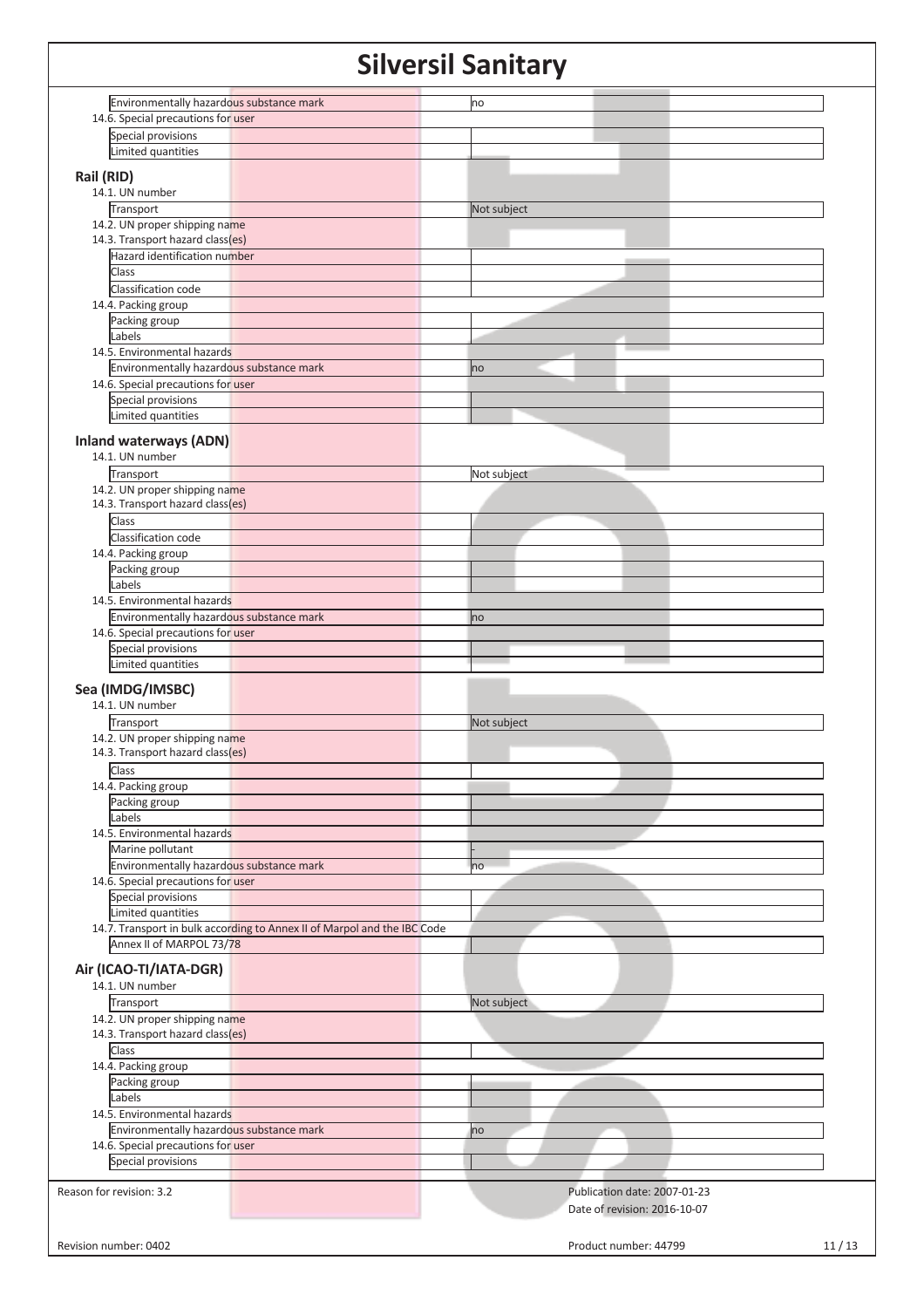### SECTION 15: Regulatory information

**15.1. Safety, health and environmental regulations/legislation specific for the substance or mixture**

#### **European legislation:**

VOC content Directive 2010/75/EU

| <b>VOC content</b> |  | Remark |  |
|--------------------|--|--------|--|
| 0%                 |  |        |  |
| 0 g/l              |  |        |  |

REACH Annex XVII - Restriction

Contains component(s) subject to restrictions of Annex XVII of Regulation (EC) No 1907/2006: restrictions on the manufacture, placing on the market and use of certain dangerous substances, mixtures and articles.

|                                                                                                                                                                                                                     | and use of certain dangerous substances, mixtures and articles.<br>Designation of the substance, of the group of                                                                                                                                                                                                                                                                                                                                                                                                                                                                                | Conditions of restriction                                                                                                                                                                                                                                                                                                                                                                                                                                                                                                                                                                                                                                                                                                                                                                                                                                                                                                                                                                                                                                                                                                                                                                                                                                                                                                                                                                                                                                                                                                                                                                                                                                                                                                                                                                                                                                                                                                                                                                                                                                                                                                                                                                                                                                                                                                                                                                                                                                                                                                                                                                                                                                                                                                                                                                                                                                                   |
|---------------------------------------------------------------------------------------------------------------------------------------------------------------------------------------------------------------------|-------------------------------------------------------------------------------------------------------------------------------------------------------------------------------------------------------------------------------------------------------------------------------------------------------------------------------------------------------------------------------------------------------------------------------------------------------------------------------------------------------------------------------------------------------------------------------------------------|-----------------------------------------------------------------------------------------------------------------------------------------------------------------------------------------------------------------------------------------------------------------------------------------------------------------------------------------------------------------------------------------------------------------------------------------------------------------------------------------------------------------------------------------------------------------------------------------------------------------------------------------------------------------------------------------------------------------------------------------------------------------------------------------------------------------------------------------------------------------------------------------------------------------------------------------------------------------------------------------------------------------------------------------------------------------------------------------------------------------------------------------------------------------------------------------------------------------------------------------------------------------------------------------------------------------------------------------------------------------------------------------------------------------------------------------------------------------------------------------------------------------------------------------------------------------------------------------------------------------------------------------------------------------------------------------------------------------------------------------------------------------------------------------------------------------------------------------------------------------------------------------------------------------------------------------------------------------------------------------------------------------------------------------------------------------------------------------------------------------------------------------------------------------------------------------------------------------------------------------------------------------------------------------------------------------------------------------------------------------------------------------------------------------------------------------------------------------------------------------------------------------------------------------------------------------------------------------------------------------------------------------------------------------------------------------------------------------------------------------------------------------------------------------------------------------------------------------------------------------------------|
|                                                                                                                                                                                                                     | substances or of the mixture                                                                                                                                                                                                                                                                                                                                                                                                                                                                                                                                                                    |                                                                                                                                                                                                                                                                                                                                                                                                                                                                                                                                                                                                                                                                                                                                                                                                                                                                                                                                                                                                                                                                                                                                                                                                                                                                                                                                                                                                                                                                                                                                                                                                                                                                                                                                                                                                                                                                                                                                                                                                                                                                                                                                                                                                                                                                                                                                                                                                                                                                                                                                                                                                                                                                                                                                                                                                                                                                             |
| triacetoxyethylsilane<br>hydrocarbons, C15-C20, n-alkanes,<br>soalkanes, cyclics, <0.03% aromatics<br>2-octyl-2H-isothiazol-3-one<br><b>National legislation Belgium</b><br>Silversil Sanitary<br>No data available | Liguid substances or mixtures which are<br>regarded as dangerous in accordance with<br>Directive 1999/45/EC or are fulfilling the<br>criteria for any of the following hazard classes<br>or categories set out in Annex I to Regulation<br>(EC) No 1272/2008:<br>(a) hazard classes 2.1 to 2.4, 2.6 and 2.7, 2.8<br>and 2, 2.14 categories 1 and 2, 2.15 types A to<br>(b) hazard classes 3.1 to 3.6, 3.7 adverse<br>effects on sexual function and fertility or on<br>development, 3.8 effects other than narcotic<br>effects, 3.9 and 3.10;<br>(c) hazard class 4.1;<br>(d) hazard class 5.1. | 1. Shall not be used in:<br>ornamental articles intended to produce light or colour effects by means of different<br>phases, for example in ornamental lamps and ashtrays,<br>tricks and jokes,<br>games for one or more participants, or any article intended to be used as such, even with<br>ornamental aspects, 2. Articles not complying with paragraph 1 shall not be placed on the<br>market.3. Shall not be placed on the market if they contain a colouring agent, unless<br>types A and B, 2.9, 2.10, 2.12, 2.13 categories 1 required for fiscal reasons, or perfume, or both, if they:<br>- can be used as fuel in decorative oil lamps for supply to the general public, and,<br>- present an aspiration hazard and are labelled with R65 or H304,4. Decorative oil lamps<br>for supply to the general public shall not be placed on the market unless they conform to<br>the European Standard on Decorative oil lamps (EN 14059) adopted by the European<br>Committee for Standardisation (CEN).5. Without prejudice to the implementation of other<br>Community provisions relating to the classification, packaging and labelling of dangerous<br>substances and mixtures, suppliers shall ensure, before the placing on the market, that the<br>following requirements are met:<br>a) lamp oils, labelled with R65 or H304, intended for supply to the general public are visibly,<br>legibly and indelibly marked as follows: "Keep lamps filled with this liquid out of the reach of<br>children"; and, by 1 December 2010, "Just a sip of lamp oil $-$ or even sucking the wick of<br>lamps – may lead to life-threatening lung damage";<br>b) grill lighter fluids, labelled with R65 or H304, intended for supply to the general public are<br>legibly and indelibly marked by 1 December 2010 as follows: "Just a sip of grill lighter may<br>lead to life threatening lung damage";<br>c) lamp oils and grill lighters, labelled with R65 or H304, intended for supply to the general<br>public are packaged in black opaque containers not exceeding 1 litre by 1 December 2010.6.<br>No later than 1 June 2014, the Commission shall request the European Chemicals Agency to<br>prepare a dossier, in accordance with Article 69 of the present Regulation with a view to<br>ban, if appropriate, grill lighter fluids and fuel for decorative lamps, labelled R65 or H304,<br>intended for supply to the general public.7. Natural or legal persons placing on the market<br>for the first time lamp oils and grill lighter fluids, labelled with R65 or H304, shall by 1<br>December 2011, and annually thereafter, provide data on alternatives to lamp oils and grill<br>lighter fluids labelled R65 or H304 to the competent authority in the Member State<br>concerned. Member States shall make those data available to the Commission.' |
| <b>National legislation The Netherlands</b>                                                                                                                                                                         |                                                                                                                                                                                                                                                                                                                                                                                                                                                                                                                                                                                                 |                                                                                                                                                                                                                                                                                                                                                                                                                                                                                                                                                                                                                                                                                                                                                                                                                                                                                                                                                                                                                                                                                                                                                                                                                                                                                                                                                                                                                                                                                                                                                                                                                                                                                                                                                                                                                                                                                                                                                                                                                                                                                                                                                                                                                                                                                                                                                                                                                                                                                                                                                                                                                                                                                                                                                                                                                                                                             |
| Silversil Sanitary                                                                                                                                                                                                  |                                                                                                                                                                                                                                                                                                                                                                                                                                                                                                                                                                                                 |                                                                                                                                                                                                                                                                                                                                                                                                                                                                                                                                                                                                                                                                                                                                                                                                                                                                                                                                                                                                                                                                                                                                                                                                                                                                                                                                                                                                                                                                                                                                                                                                                                                                                                                                                                                                                                                                                                                                                                                                                                                                                                                                                                                                                                                                                                                                                                                                                                                                                                                                                                                                                                                                                                                                                                                                                                                                             |
| Waste identification (the                                                                                                                                                                                           | LWCA (the Netherlands): KGA category 05                                                                                                                                                                                                                                                                                                                                                                                                                                                                                                                                                         |                                                                                                                                                                                                                                                                                                                                                                                                                                                                                                                                                                                                                                                                                                                                                                                                                                                                                                                                                                                                                                                                                                                                                                                                                                                                                                                                                                                                                                                                                                                                                                                                                                                                                                                                                                                                                                                                                                                                                                                                                                                                                                                                                                                                                                                                                                                                                                                                                                                                                                                                                                                                                                                                                                                                                                                                                                                                             |
| Netherlands)                                                                                                                                                                                                        |                                                                                                                                                                                                                                                                                                                                                                                                                                                                                                                                                                                                 |                                                                                                                                                                                                                                                                                                                                                                                                                                                                                                                                                                                                                                                                                                                                                                                                                                                                                                                                                                                                                                                                                                                                                                                                                                                                                                                                                                                                                                                                                                                                                                                                                                                                                                                                                                                                                                                                                                                                                                                                                                                                                                                                                                                                                                                                                                                                                                                                                                                                                                                                                                                                                                                                                                                                                                                                                                                                             |
| <b>National legislation France</b><br>Silversil Sanitary<br>No data available                                                                                                                                       |                                                                                                                                                                                                                                                                                                                                                                                                                                                                                                                                                                                                 |                                                                                                                                                                                                                                                                                                                                                                                                                                                                                                                                                                                                                                                                                                                                                                                                                                                                                                                                                                                                                                                                                                                                                                                                                                                                                                                                                                                                                                                                                                                                                                                                                                                                                                                                                                                                                                                                                                                                                                                                                                                                                                                                                                                                                                                                                                                                                                                                                                                                                                                                                                                                                                                                                                                                                                                                                                                                             |
| <b>National legislation Germany</b>                                                                                                                                                                                 |                                                                                                                                                                                                                                                                                                                                                                                                                                                                                                                                                                                                 |                                                                                                                                                                                                                                                                                                                                                                                                                                                                                                                                                                                                                                                                                                                                                                                                                                                                                                                                                                                                                                                                                                                                                                                                                                                                                                                                                                                                                                                                                                                                                                                                                                                                                                                                                                                                                                                                                                                                                                                                                                                                                                                                                                                                                                                                                                                                                                                                                                                                                                                                                                                                                                                                                                                                                                                                                                                                             |
| <b>Silversil Sanitary</b>                                                                                                                                                                                           |                                                                                                                                                                                                                                                                                                                                                                                                                                                                                                                                                                                                 |                                                                                                                                                                                                                                                                                                                                                                                                                                                                                                                                                                                                                                                                                                                                                                                                                                                                                                                                                                                                                                                                                                                                                                                                                                                                                                                                                                                                                                                                                                                                                                                                                                                                                                                                                                                                                                                                                                                                                                                                                                                                                                                                                                                                                                                                                                                                                                                                                                                                                                                                                                                                                                                                                                                                                                                                                                                                             |
| WGK                                                                                                                                                                                                                 | Stoffe (VwVwS) of 27 July 2005 (Anhang 4)                                                                                                                                                                                                                                                                                                                                                                                                                                                                                                                                                       | 1; Classification water polluting based on the components in compliance with Verwaltungsvorschrift wassergefährdender                                                                                                                                                                                                                                                                                                                                                                                                                                                                                                                                                                                                                                                                                                                                                                                                                                                                                                                                                                                                                                                                                                                                                                                                                                                                                                                                                                                                                                                                                                                                                                                                                                                                                                                                                                                                                                                                                                                                                                                                                                                                                                                                                                                                                                                                                                                                                                                                                                                                                                                                                                                                                                                                                                                                                       |
| triacetoxyethylsilane                                                                                                                                                                                               |                                                                                                                                                                                                                                                                                                                                                                                                                                                                                                                                                                                                 |                                                                                                                                                                                                                                                                                                                                                                                                                                                                                                                                                                                                                                                                                                                                                                                                                                                                                                                                                                                                                                                                                                                                                                                                                                                                                                                                                                                                                                                                                                                                                                                                                                                                                                                                                                                                                                                                                                                                                                                                                                                                                                                                                                                                                                                                                                                                                                                                                                                                                                                                                                                                                                                                                                                                                                                                                                                                             |
| TA-Luft                                                                                                                                                                                                             | 5.2.5;                                                                                                                                                                                                                                                                                                                                                                                                                                                                                                                                                                                          |                                                                                                                                                                                                                                                                                                                                                                                                                                                                                                                                                                                                                                                                                                                                                                                                                                                                                                                                                                                                                                                                                                                                                                                                                                                                                                                                                                                                                                                                                                                                                                                                                                                                                                                                                                                                                                                                                                                                                                                                                                                                                                                                                                                                                                                                                                                                                                                                                                                                                                                                                                                                                                                                                                                                                                                                                                                                             |
|                                                                                                                                                                                                                     | hydrocarbons, C15-C20, n-alkanes, isoalkanes, cyclics, <0.03% aromatics                                                                                                                                                                                                                                                                                                                                                                                                                                                                                                                         |                                                                                                                                                                                                                                                                                                                                                                                                                                                                                                                                                                                                                                                                                                                                                                                                                                                                                                                                                                                                                                                                                                                                                                                                                                                                                                                                                                                                                                                                                                                                                                                                                                                                                                                                                                                                                                                                                                                                                                                                                                                                                                                                                                                                                                                                                                                                                                                                                                                                                                                                                                                                                                                                                                                                                                                                                                                                             |
| TA-Luft                                                                                                                                                                                                             | 5.2.5                                                                                                                                                                                                                                                                                                                                                                                                                                                                                                                                                                                           |                                                                                                                                                                                                                                                                                                                                                                                                                                                                                                                                                                                                                                                                                                                                                                                                                                                                                                                                                                                                                                                                                                                                                                                                                                                                                                                                                                                                                                                                                                                                                                                                                                                                                                                                                                                                                                                                                                                                                                                                                                                                                                                                                                                                                                                                                                                                                                                                                                                                                                                                                                                                                                                                                                                                                                                                                                                                             |
| Reason for revision: 3.2                                                                                                                                                                                            |                                                                                                                                                                                                                                                                                                                                                                                                                                                                                                                                                                                                 | Publication date: 2007-01-23                                                                                                                                                                                                                                                                                                                                                                                                                                                                                                                                                                                                                                                                                                                                                                                                                                                                                                                                                                                                                                                                                                                                                                                                                                                                                                                                                                                                                                                                                                                                                                                                                                                                                                                                                                                                                                                                                                                                                                                                                                                                                                                                                                                                                                                                                                                                                                                                                                                                                                                                                                                                                                                                                                                                                                                                                                                |
|                                                                                                                                                                                                                     |                                                                                                                                                                                                                                                                                                                                                                                                                                                                                                                                                                                                 | Date of revision: 2016-10-07                                                                                                                                                                                                                                                                                                                                                                                                                                                                                                                                                                                                                                                                                                                                                                                                                                                                                                                                                                                                                                                                                                                                                                                                                                                                                                                                                                                                                                                                                                                                                                                                                                                                                                                                                                                                                                                                                                                                                                                                                                                                                                                                                                                                                                                                                                                                                                                                                                                                                                                                                                                                                                                                                                                                                                                                                                                |
|                                                                                                                                                                                                                     |                                                                                                                                                                                                                                                                                                                                                                                                                                                                                                                                                                                                 | Product number: 44799<br>12/13                                                                                                                                                                                                                                                                                                                                                                                                                                                                                                                                                                                                                                                                                                                                                                                                                                                                                                                                                                                                                                                                                                                                                                                                                                                                                                                                                                                                                                                                                                                                                                                                                                                                                                                                                                                                                                                                                                                                                                                                                                                                                                                                                                                                                                                                                                                                                                                                                                                                                                                                                                                                                                                                                                                                                                                                                                              |
| Revision number: 0402                                                                                                                                                                                               |                                                                                                                                                                                                                                                                                                                                                                                                                                                                                                                                                                                                 |                                                                                                                                                                                                                                                                                                                                                                                                                                                                                                                                                                                                                                                                                                                                                                                                                                                                                                                                                                                                                                                                                                                                                                                                                                                                                                                                                                                                                                                                                                                                                                                                                                                                                                                                                                                                                                                                                                                                                                                                                                                                                                                                                                                                                                                                                                                                                                                                                                                                                                                                                                                                                                                                                                                                                                                                                                                                             |